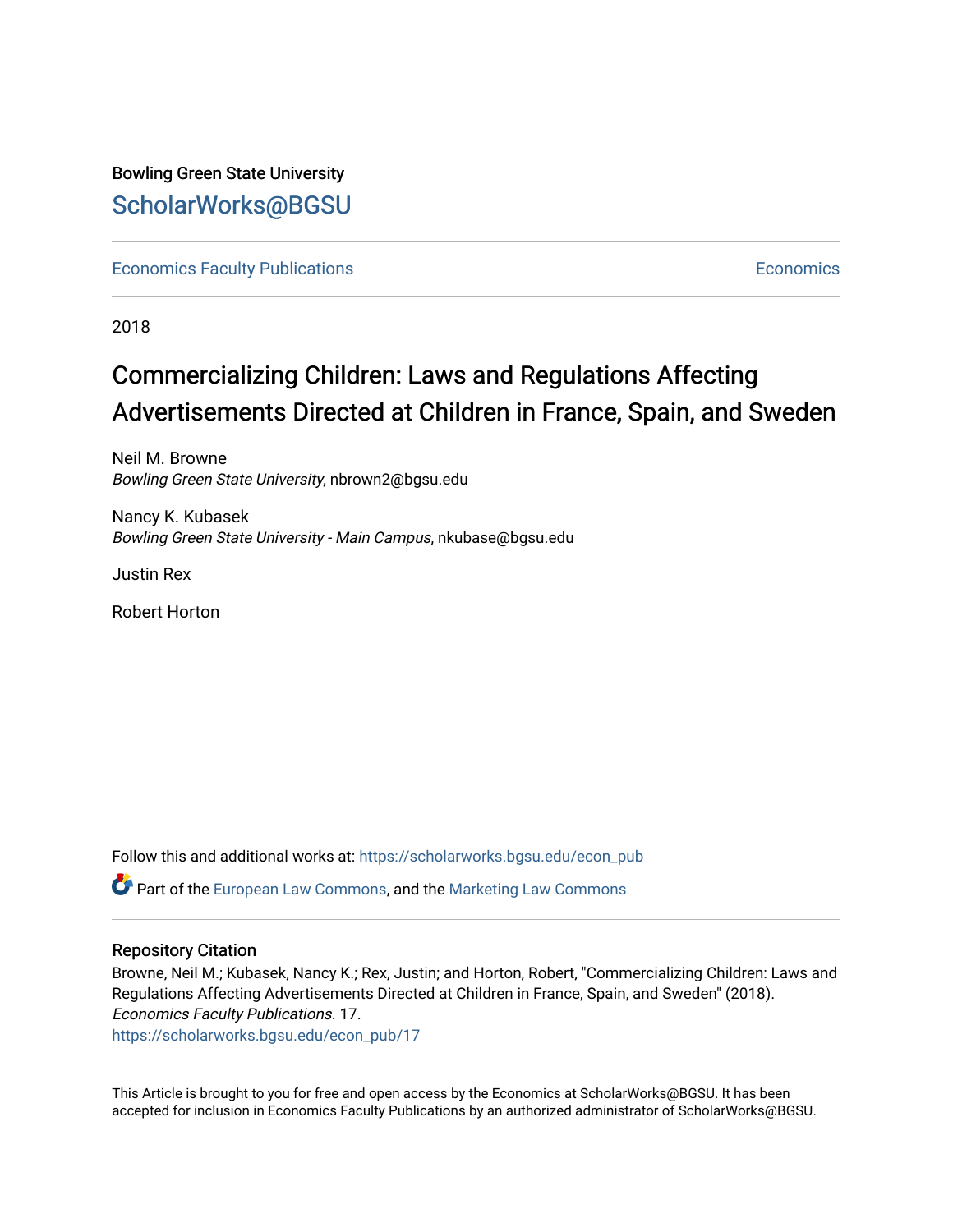# **Indiana Int'l & Comp. Law Review**

**Volume 28 Number 2 2018**

# **ARTICLES**

# **COMMERCIALIZING CHILDREN: LAWS AND REGULATIONS AFFECTING ADVERTISEMENTS DIRECTED AT CHILDREN IN FRANCE, SPAIN AND SWEDEN**

M. NEIL BROWNE<sup>\*</sup> NANCY KUBASEK<sup>\*</sup> JUSTIN REX\*\* ROBERT HORTON\*\*\*\*

#### I. INTRODUCTION

From a financial perspective there may be no better investment, or more sensible target for advertising than one directed at the interests of children.<sup>1</sup> This focus is perfectly understandable for a firm aiming to maintain a continually expanding and predictable source of profit. What children lack in spending power compared to other age groups, they make up for in potential longevity to consume, as well as their sheer amount of exposure to such advertising outlets, not only in hours spent, but in the various forms of technology to which they are regularly exposed.<sup>2</sup> Children have an uncanny ability to mold the financial choices of their parents from the relatively minuscule purchase of a small toy or candy bar they had seen on television, to suggesting vacation destinations that can cost in the thousands.<sup>3</sup> In many nations, including the United States, firms have interpreted the recognition of the growing influence of children on markets as justification to target them in their advertising campaigns.<sup>4</sup>

\* Distinguished Professor of Economics and Law, emeritus; Senior Lecturer, Honors College; and Director, Honors Scholars Learning Community, Bowling Green State University.

<sup>\*\*</sup> Professor of Legal Studies, Bowling Green State University.

<sup>\*\*\*</sup> Assistant Professor of Political Science, Bowling Green State University.

<sup>\*\*\*\*</sup> Research Associate, Next Gen Climate.

<sup>1.</sup> In the United States alone, in 2009 advertisers spent over \$17 billion on advertising to children, more than double the amount spent in 1992. *How Marketers Target Kids*, MediaSmart, http://mediasmarts.ca/digital-media-literacy/media-issues/marketing-consumerism/how-marketerstarget-kids (last visited July 30, 2017) [https://perma.cc/935C-VKU4].

<sup>2.</sup> S.L. Calvert, *Children as consumers: advertising and marketing*, FUTURE CHILD, 206-207 (2008).

<sup>3.</sup> *Id*.

<sup>4.</sup> *See Target Market: Children as consumers*, About Kids Health, http://www. aboutkidshealth.ca/en/news/newsandfeatures/pages/target-market-children-as-consumers.aspx,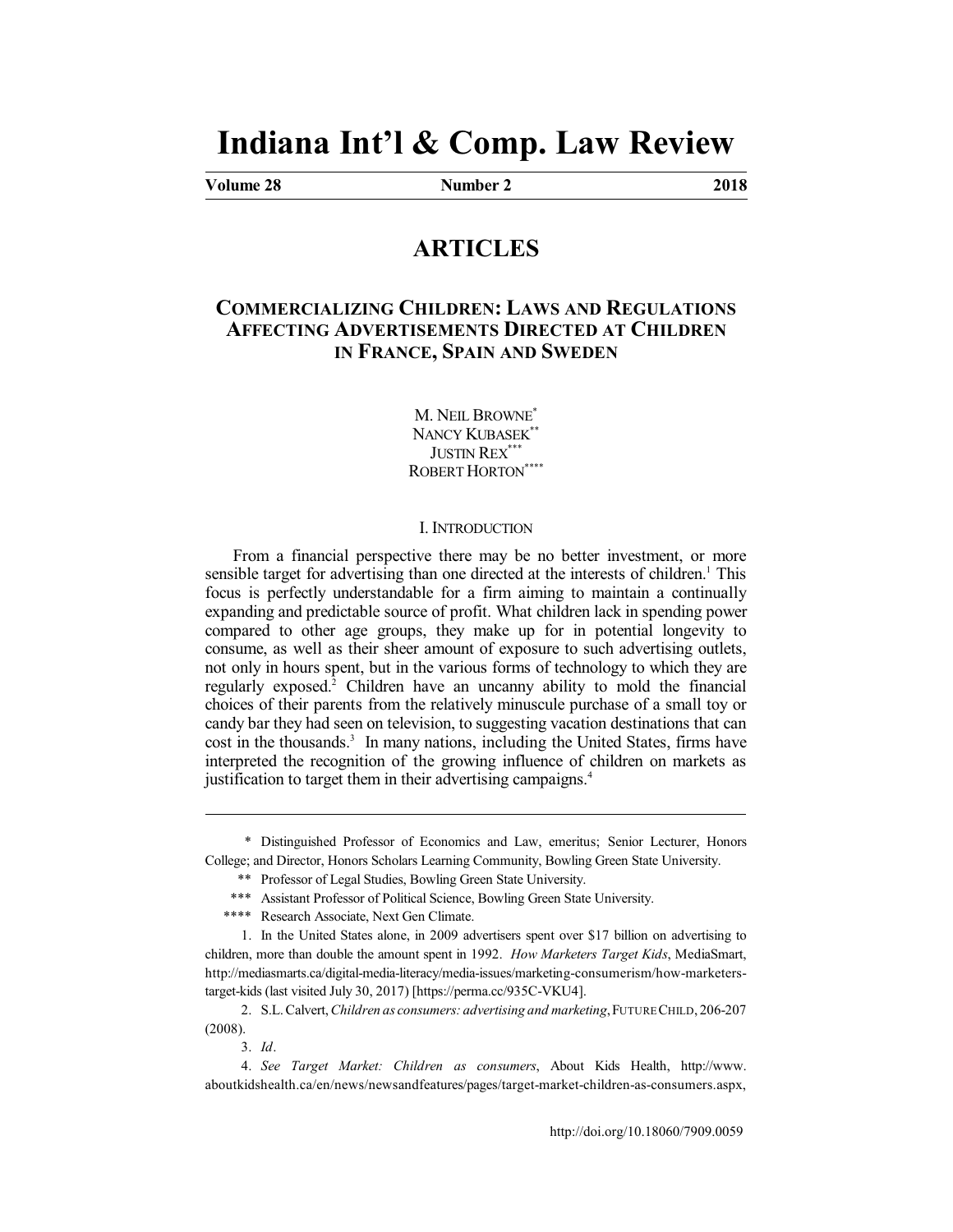Countries have responded in a variety of ways to advertising targeting children. While the United States has been reluctant to restrict advertising to children, other countries have not been similarly reluctant. <sup>5</sup> This article examines the approaches three member states of the European Union have taken to the regulation of advertising aimed at children. By examining these approaches, we can visit alternative regulatory approaches to advertising targeting children, and in the process uncover insights that could enhance approaches to the regulation of advertising directed toward children in the United States.

This article begins with a description of the general approach of the European Union to advertising to children. The next several sections then detail the approaches taken by three EU countries: France, Spain, and Sweden, as well as underlying rationales for each nation's approach to regulating advertising to children. Section XI then examines how these nations' experiences can be useful to the United States.

#### II. THE ROLE OF THE EUROPEAN UNION

As member states of the European Union, France, Spain and Sweden are subject to many of the EU's overarching standards and consequently surrender parts of their sovereignty when they adopt regulations required for all members. The EU recognizes the need for a common set of regulatory rules among member states to provide consumers with the kind of marketplace in which consumers can make more rational decisions.<sup>6</sup> For instance the European Union Directive 2005/29 on unfair business-to-consumer commercial practices recognizes that children are vulnerable to certain forms of advertising because they do not possess the critical faculties required to make a safe and healthful consumption decision. This specific directive leads many EU member states to regulate advertising directed at children extremely closely. It establishes the belief that children are unskilled and unwitting participants in the marketplace. The

6. A. Garde, *Advertising Regulation and the Protection of Children-Consumers in the European Union: In the Best Interests of ... Commercial Operators?*, INT'L J. CHILDREN'S RTS. 524-25 (2011).

7. Directive 2005/29, OJ 2005 L 149/22.

<sup>(</sup>noting that children were first identified as a target market in the 1960s, and the concept has continued to increase in popularity, as evidenced by the recent explosion of books focusing on how to market to teens, tweens, and children.) (last accessed July 30, 2017) [https://perma.cc/N8D6- 8M3U].

<sup>5.</sup> Countries are on a continuum when it comes to restrictions on advertising to children. At the most restrictive end of the spectrum are Sweden, Norway and Quebec, which completely ban advertising directed toward children under twelve years of age, and at the opposite, and least restrictive end, is the United States, where there are very few legal restrictions on the material advertisers can broadcast to children and the average child views an estimated 16,000 advertisements a year, making US children the most frequent consumers of advertising in the world. Bruce Watson, *The Tricky Business of Advertising to Children*, GUARDIAN, 2/24/available at: https://www.theguardian.com/sustainable-business/advertising-to-children-tricky-business-subway.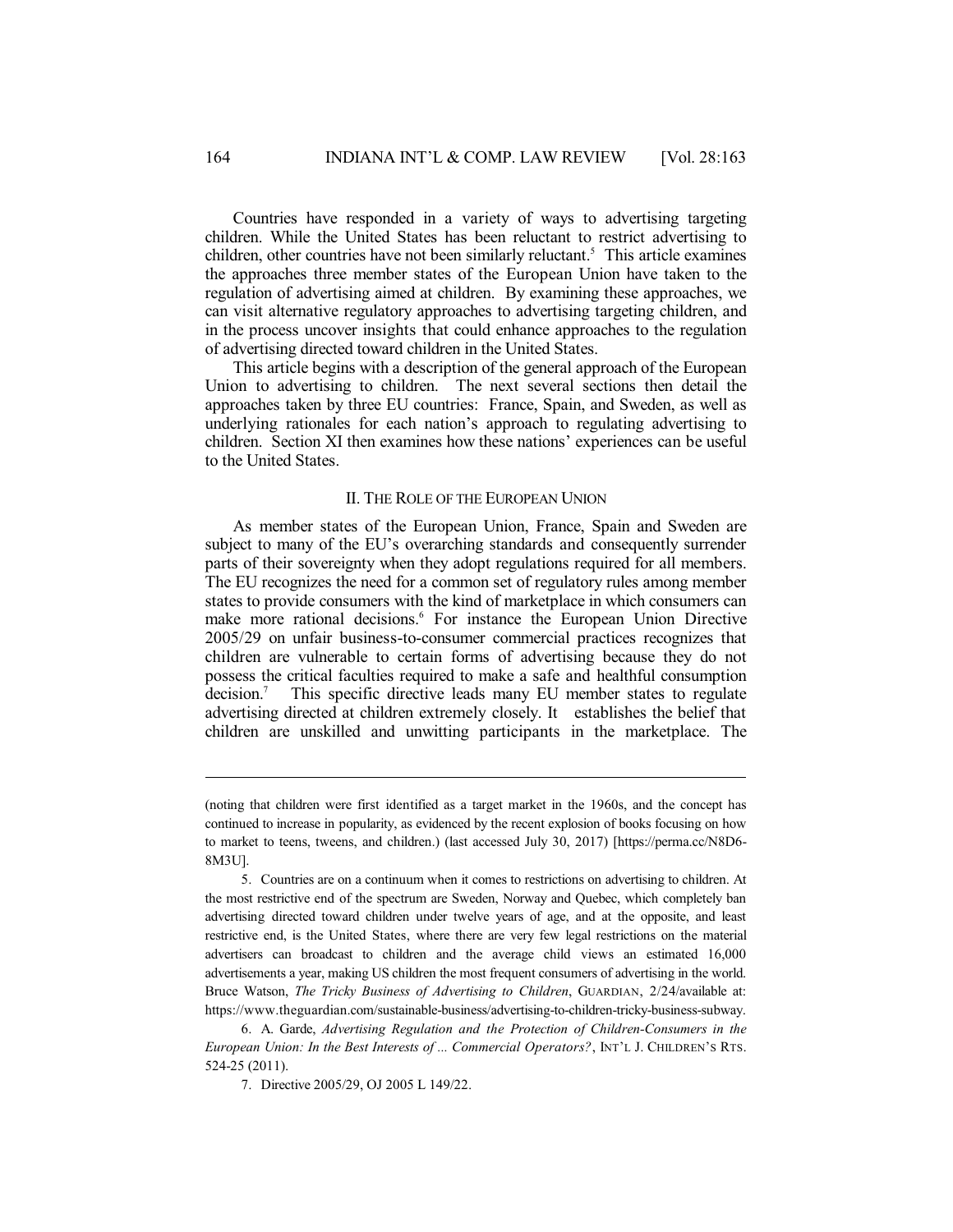assumption of the directive is that children cannot adequately distinguish between truthful, quality product information and deceitful marketing ploys.

The lofty goal of the European Union Directive 2005/29 is achieved only to the extent that member states agree and enact regulatory regimes that enforce the objective. However, member states have been far from unified in their approaches to protecting children from advertising that targets them. Most such regulatory policies have either focused on controlling the content that children view in advertisements or the time of day advertisements are shown and how frequently they are aired. 8

#### III. LAWS REGULATING ADVERTISING TO CHILDREN IN FRANCE

Advertisers in France are increasingly targeting children, spending around 150 million dollars yearly on various forms of advertisements aimed at children less than 12 years of age.<sup>9</sup> As compared to other European countries, France is often reluctant to legislate or use the state to enforce regulations aimed at advertising directly at children unless children's health is clearly at risk. <sup>10</sup> The French government prefers to rely on self-regulatory bodies to act as the enforcement structure maintaining responsible for maintaining ethical marketing standards, rather than requiring more direct government oversight.<sup>11</sup>

French law has had minimal impact on advertisements targeting children compared to other European states.<sup>12</sup> In contrast to Sweden, for example, which restricts any advertisement designated at any child below 12 years of age,<sup>13</sup> the French have regulations restricting advertisements targeted to children only with respect to specific products, but no general laws protecting children from being targeted by advertisers. Advertisements containing or referencing pornographic material, tobacco and alcohol products, as well as foods and drinks directly known to cause obesity in any form are regulated not only to protect children, but also to help adults make rational choices.<sup>14</sup> Doubtlessly, these regulations affect the extent to which any such advertisements are seen by children, but they do not directly address the efforts of advertisers to influence household consumption decisions by targeting children.

#### *1. Drugs, Tobacco and Alcohol Advertisements*

The French government has made a concerted effort to drastically decrease the access that children have to tobacco and alcohol products. One of the major

14. *Id.*

<sup>8.</sup> BARRIE GUNTER, CAROLINE OATES & MARK BLADES, ADVERTISING TO CHILDREN ON TV: CONTENT, IMPACT, AND REGULATION 142 (Routledge, 1st ed. 2004).

<sup>9.</sup> MICHEL BÉJOT & BARBARA DOILLAU, ADVERTISING TO CHILDREN IN FRANCE (2004).

<sup>10.</sup> *Id*.

<sup>11.</sup> *Id*.

<sup>12.</sup> *Id.* at 3.

<sup>13.</sup> Swedish Broadcasting Law Art. 22, Sect. 4 Radiolog 1966:7550.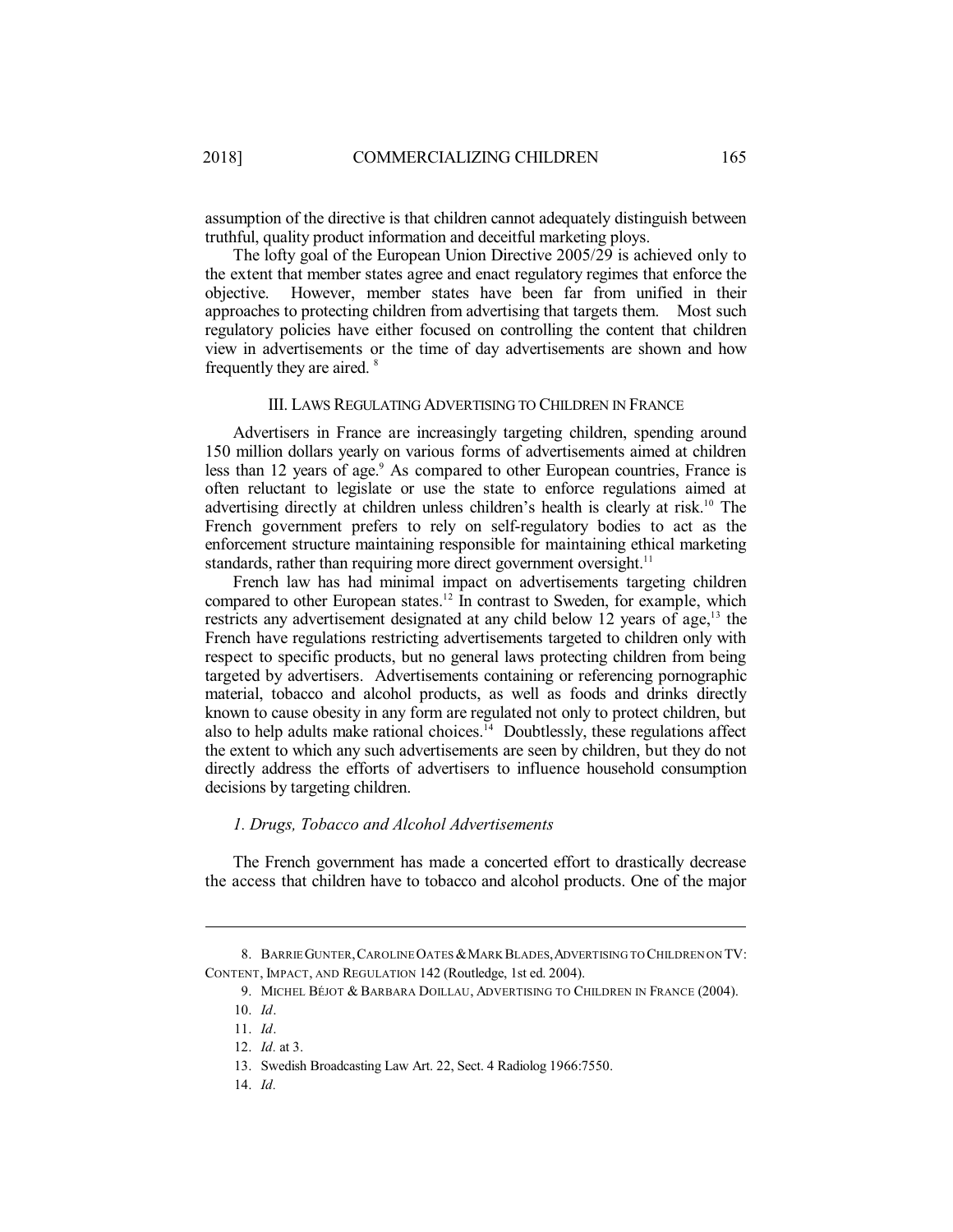steps taken was the implementation of the Loi Evin in 1991.<sup>15</sup> This law sought to put a ban on attractive forms of advertising that directed tobacco and alcohol products to new consumers. For example, it was illegal for these products to be represented in a way that implied that any form of pleasure, success, sport or performance enhancement, or sexual gratification could be attained through using these items.<sup>16</sup>

The Loi Evin effectively eliminated alcohol and tobacco advertisements on television and implemented a system that forced advertisers to promote a health and safety message along with each product being advertised, stating that the product was dangerous to one's health. <sup>17</sup> This approach initially made the law extremely effective. However, children are increasingly using other media outlets not covered by the 1991 law. Accessibility of the internet to children has given rise to new problems concerning the regulation of advertising. <sup>18</sup> Now more than ever, it is increasingly difficult to monitor and control who sees tobacco and alcohol products advertised online, and children are coming into contact with such ads more frequently.<sup>19</sup> As of 2009, it has become illegal to place these advertisements on the internet if they are directed at children. Not acting in accordance with the law can cost a firm up to 75,000 Euros or up to 50% of the total cost of the advertisement. 20

### *2. Food and Drink Advertisements*

France is attempting to address the growth of obesity through a form of preventative legislation tightly controlling advertisements aimed at children.<sup>21</sup> France has also established a multitude of governmental bodies such as the Ministry of Health, the Department for Competition, Consumption and Suppression of Fraud, and the Ministry of Culture and Communications that operate together to achieve policy goals that aim to protect the French people, including children. 22

<sup>15.</sup> KARINE GALLOPEL-MORVAN & JACQUES FRANÇOIS DIOUF, RESTRICTIONS ON ALCOHOL MARKETING IN FRANCE: THE EVIN LAW CONTENT, EFFECTIVENESS AND LIMITATIONS 4-6 (2015).

<sup>16.</sup> *Id.*

<sup>17.</sup> Tom Farell & Benoît Lecat, Regulating Alcohol Marketing practices in France and UK 4 (2014).

<sup>18.</sup> *See also* Soontae An & Susannah Stern, *Mitigating the Effects of Advergames on Children*, 40 J. ADVERT. 43-56 (2011). This article describes the newly introduced games that promote products at children in a media that they would not generally expect. The child unwittingly plays a game focused around a certain product and is meant to influence the child and extend to family consumer choice.

<sup>19.</sup> Tom E. Carroll & Robert J. Donovan, *Alcohol Marketing On The Internet: New Challenges for Harm Reduction*, 21 DRUG & ALCOHOL REV. 83-91 (2002).

<sup>20.</sup> *Id*.

<sup>21.</sup> Brigitte End, *Senate Report on the Organization of Research and Prospects for Prevention and Treatment of Obesity*, No. 158 Senate (2010).

<sup>22.</sup> World Health Organization: Regional Office for Europe, *Action plan for implementation*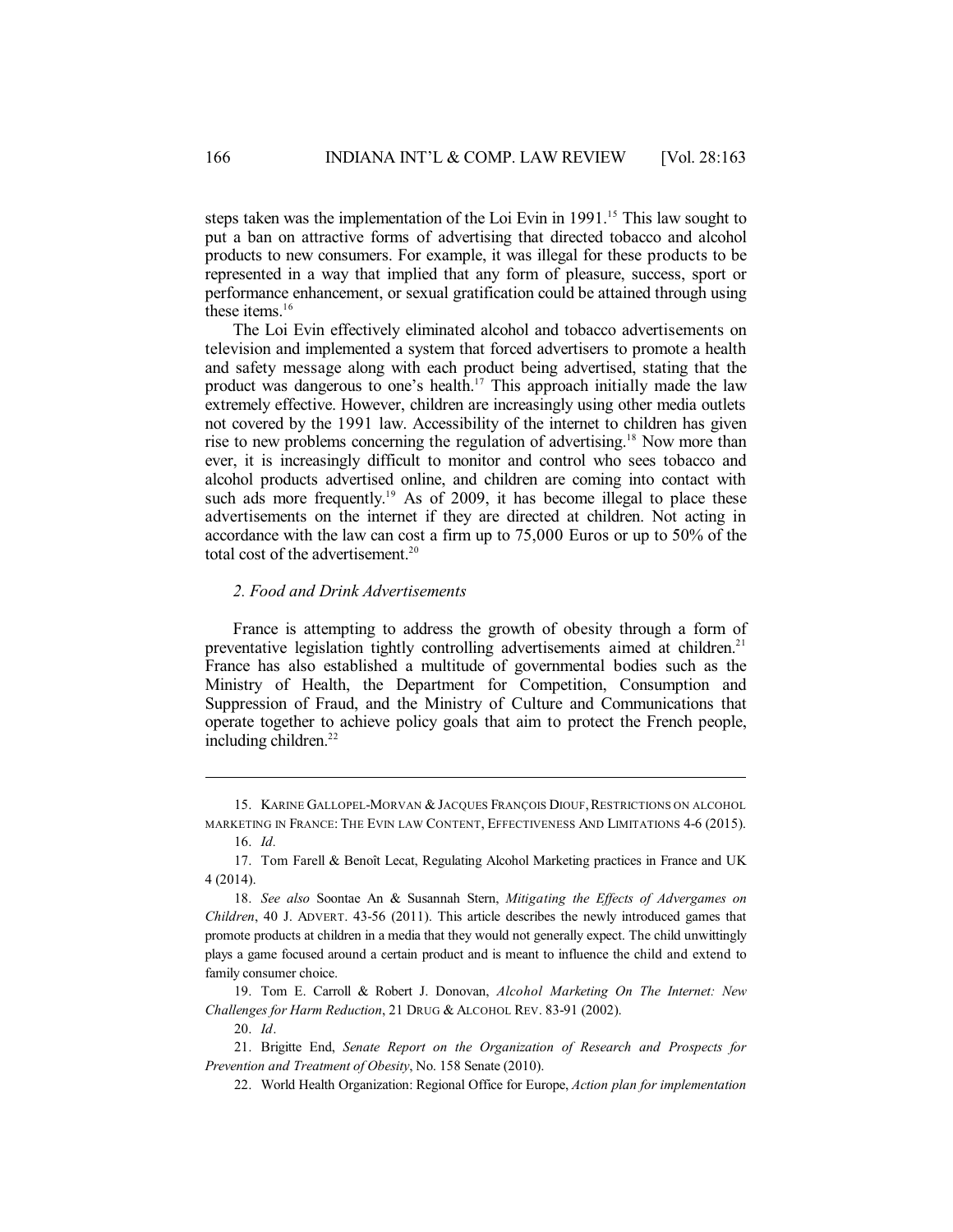In many situations France allows industries to regulate their own advertisements. Apparently, either self-regulation is effective in this domain or the French government is inattentive to violations because there are very few instances of published disputes between negligent firms and governmental agencies.<sup>23</sup>

When the French government does perceive that products represented in advertisements are harmful to overall public health, however, the French government and other regulatory bodies intervene. <sup>24</sup> They do so by enforcing regulations that force companies to market their food with warning labels and nutritional content information on products containing a high amount of sugar, fat, salt or other substances that have a possibility of causing health risks.<sup>25</sup> However, large corporations may pay a minimal 1.5% tax to bypass the regulation in the Public Health Act of 2004.<sup>26</sup>

Essentially, when confronted with the choice between the free market and government intervention as a solution to fighting the country's public health problems, the government chooses the side of paternalistic policies. They make this choice in part because they believe that children need to be protected from deceptive advertising practices that specifically target them in a way that takes advantage of their lack of knowledge and experience.<sup>27</sup>

When regulating advertising directed at children, the self-regulating entities, operating in accordance with policies formed by the Autorité de Régulation

25. French Code of Public Health, Article :21331-1, http://www.legifrance.gouv.fr [https://perma.cc/S26H-RQFV].

26. *Id.*

27. KENT GREENFIELD, THE MYTH OF CHOICE: PERSONAL RESPONSIBILITY IN A WORLD OF LIMITS (Yale University Press, 1st ed. 2011).

*of theEuropean Strategy forthePrevention and Control ofNoncommunicableDiseases 2012–2016 (2011)*.

<sup>23.</sup> *Id*.

<sup>24.</sup> DLA Piper, *Advertising and Marketing to Children Global Report* (November 2016). This compilation of French restrictions on advertisements targeting children is extensive and makes it clear that French regulation of these advertisements is almost never about "advertising", but about "advertising of specific products", such as alcohol. The ARPP's (The ARPP makes policies that self-regulatory bodies are required to follow.) Recommendation on Children provides that food advertising should not encourage unhealthy eating behaviors. For instance, advertising should not promote excessive consumption of food or snacking all day long. Moreover, advertisements should not undermine the role of parents in educating children to have a balanced diet and be healthy individuals. Pursuant to the ARPP's Recommendation on food behaviors, children should not be led to think that food can change their daily life (e.g., artistic activities, school and sport) by exceptional performances. The use of humor, original and unusual situations, or the reference to an imaginary world, is possible if it stays in a fantasy world and doesn't risk being understood by children as real achievements which could result from food consumption. Moreover, an advertisement using imaginary characters well-known in children's broadcasted entertainment and encouraging children to consume a product, should not promote behaviors which are contrary to healthy eating behaviors and lifestyles.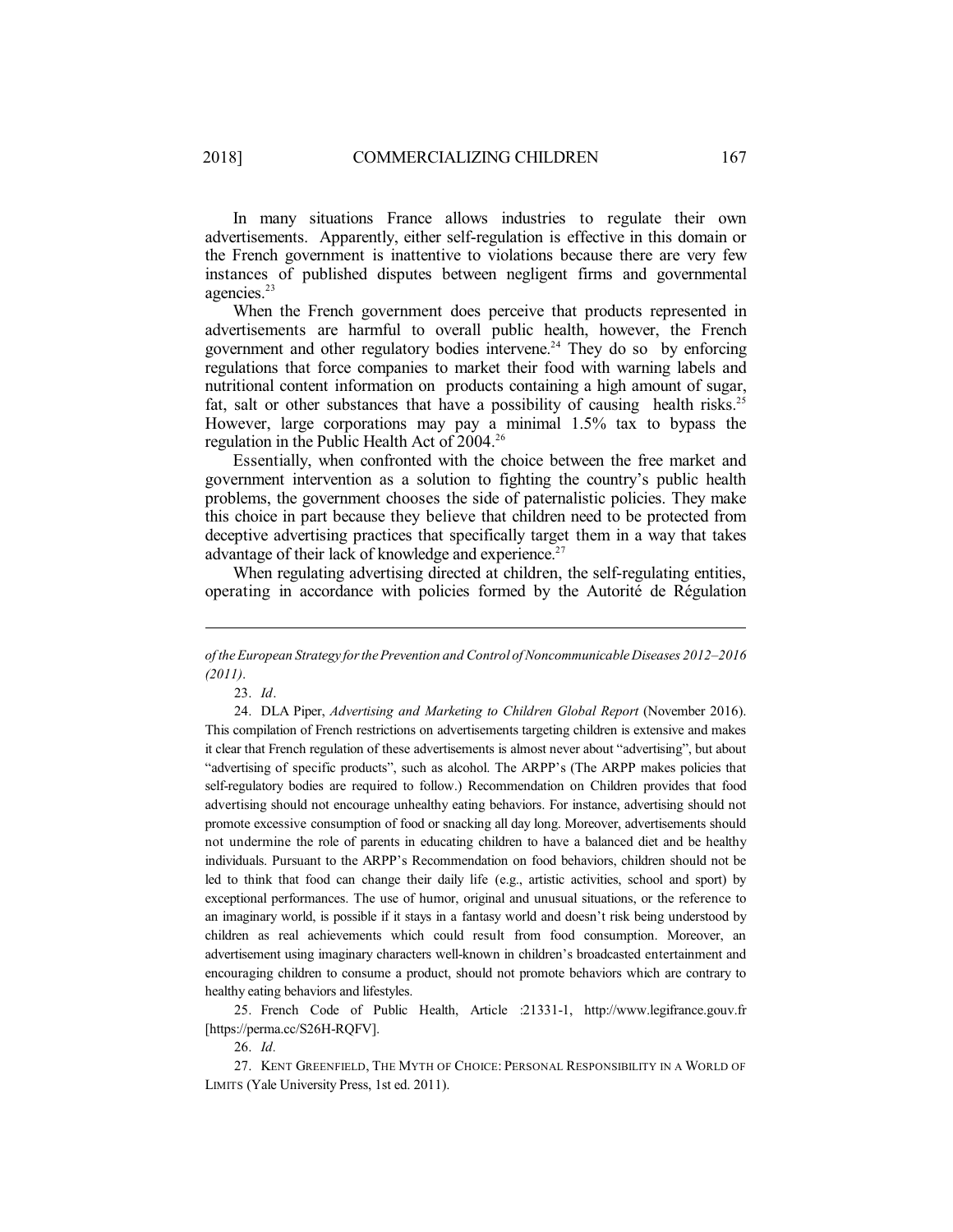Professionnelle de la Publicité (ARPP), state three considerations advertisers should make before releasing an advertisement. First, the advertisement must be easily identifiable as such. The ad, for example, cannot appear to be something like a news report or a public service announcement. Second, it must consider dignity and decency. Third, it should show aspects of social responsibility through promoting citizenship values, environmental protection, respecting others, and legal social behaviors.<sup>28</sup> Along with these stringent requirements, France also prioritizes its culture over commercialization, so they do not refrain from regulating advertising they view as an infringement on their cultural heritage. <sup>29</sup> The French have increasingly protected French public health and culture from bombardments of deceptive advertising through a system of constraints best conceptualized as co-regulation by industry and government. 30

### *3. French Self Regulating Bodies: The AARP, CEP, CPP, and the JDP*

The self-regulatory bodies associated with advertising and marketing ethics in France consist of the ARPP, the Conseil de l'Éthique Publicitaire (CEP), the Conseil Paritaire de la Publicité (CPP), and The Jury de Déontologie Publicitaire (JDP). <sup>31</sup> The ARPP is a self-regulating institution comprised of three groups: advertisers, advertising agencies, and media companies. Their stated goal is "to maintain high standards in terms of legal, honest, and truthful advertising, which is in the interest of both the consumers and the advertisers."<sup>32</sup> One step the French government has taken to decrease governmental regulation is by placing the responsibility of television pre-clearance for all advertisements in the hands of the ARPP. <sup>33</sup> The ARPP also takes a firm stance on advertisements directly aimed at children for the purpose of profit. "Advertising must not create risks for the public or for a category of the population-- particularly the most vulnerable ones such as children. 34

The ARPP children's code contains a series of moral and ethical provisions and regulations that apply to advertisements aimed at children and advertisements in which children are participating. <sup>35</sup> The preamble of the children's code identifies children as requiring protection and issues a range of regulations that

<sup>28.</sup> *Id* at 3.

<sup>29.</sup> MARY ALICE SHAVER & SOONTAE AN, THE GLOBAL ADVERTISING REGULATION HANDBOOK 111 (Routledge, 1st ed. 2013).

<sup>30.</sup> *Id.*

<sup>31.</sup> *Id.*

<sup>32.</sup> The ARPP, http://www.arpp.org/the-arpp/ [https://perma.cc/59SD-XN2V].

<sup>33.</sup> *Id.*

<sup>34.</sup> *Id*. at 27, 227.

<sup>35.</sup> Autorite de regulation professionelle de la publiction, *Childen's Code,* http://www.arpp. org/nous-consulter/regles/regles-de-deontologie/childrens-code/ (last visited March 12, 2018) [https://perma.cc/ES57-SRXB]. *See also:* Autorite de regulation professionelle de la publiction, *ICC Code*, http://www.arpp.org/wp-content/uploads/2016/05/code\_consolide\_ pratique\_publicite\_ marketing.pdf (last visited March 12, 2018) [https://perma.cc/35PG-WTCJ].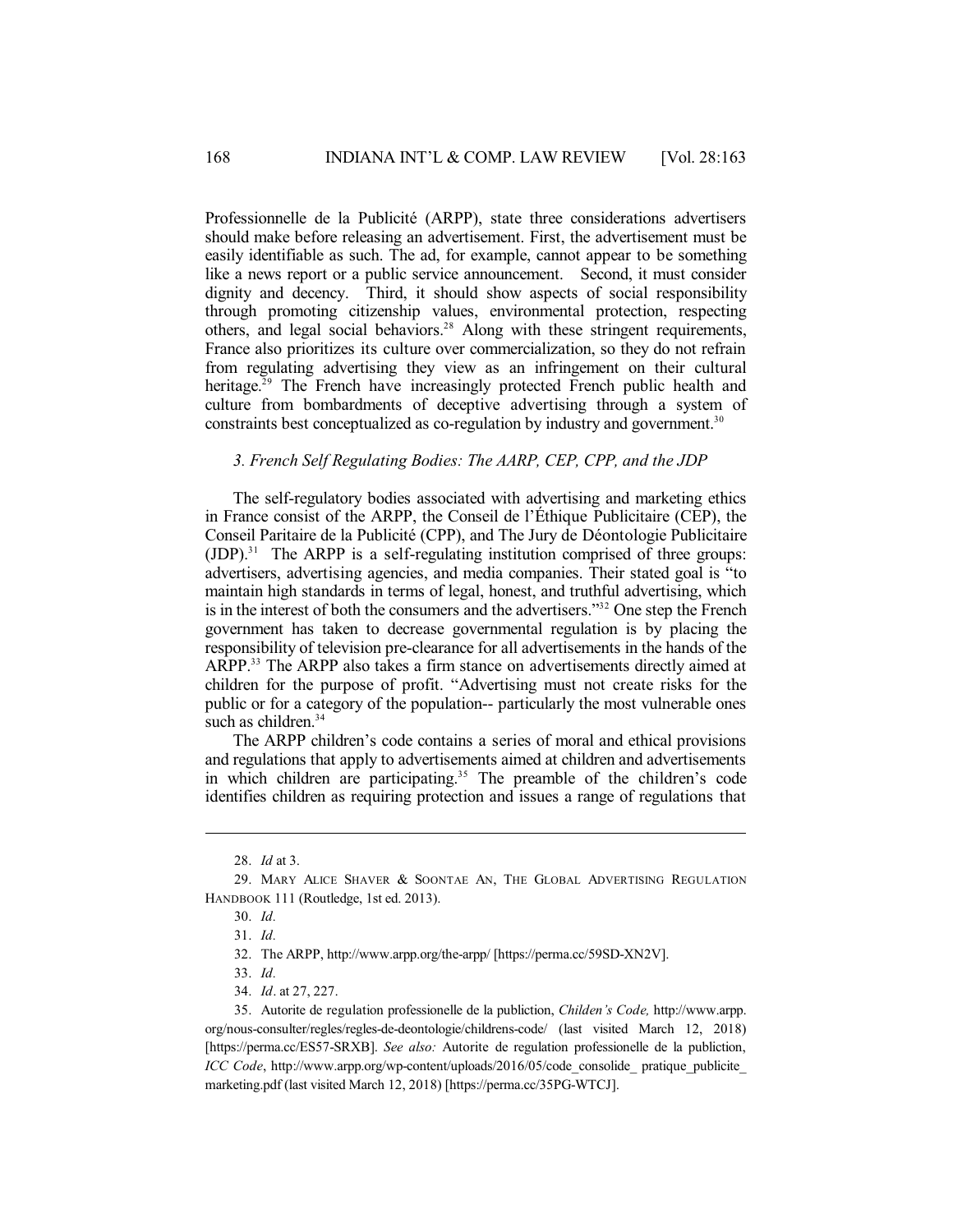act as restraints against the advertising industry.<sup>36</sup>

Although the ARPP is the most prominent self-regulating body, other institutions play a key role in regulating advertising to children in France. For instance, the CEP plays an integral role in identifying future issues and working to solve current problems as well as those that arise as a result of technological progress. This body is comprised of independent experts and professionals independent of the advertising industry.<sup>37</sup>

The CPP acts as a forum or meeting place for 9 independent experts and 9 representatives of the advertising industry As a forum for discussion between the two parties, the CPP states that "its mission is to alert ARPP Board of Directors about the expectations of different associations concerning the content of advertisements. Another part of its mission is to provide constant re-evaluation of the self-regulatory codes." 38

Finally, the JDP acts as a judiciary committee that evaluates the codes set forth by the ARPP and determines whether certain advertisements are breaching the agreed upon codes of conduct. <sup>39</sup> The JDP may be petitioned by a public official or any member of society. The JDP then determines whether the advertisement complies with ARPP recommendations. If ARPP recommendations are violated, then the advertisement is immediately withdrawn and the violation is publicized, thereby shaming the advertising company. <sup>40</sup> These governing bodies work together to establish, enforce, and evaluate ethical and practical codes of advertising that regulate the flow of product information to children.

#### *4. Factors Shaping French Regulation of Advertising Directed at Children*

Several factors are used to sustain the French regulatory model of advertising directed at children.<sup>41</sup> Their approach emerges from the increasing concern of the social effects of a relatively unregulated commercial system in France.<sup>42</sup> Unlike Americans, most French people consider the state a protection against the hazards of life and not a burden. <sup>43</sup> This has led to recognition that people must be protected from an unconstrained capitalist market in which the main goal is to create profit. Partnering with self-regulatory organizations has been the primary vehicle by which the state has voiced its belief that parents need help protecting

<sup>36.</sup> *Id.*

<sup>37.</sup> *Id.* at 30.

<sup>38.</sup> *Id.*

<sup>39.</sup> JDP, https://www.jdp-pub.org/qui-sommes-nous/mission/ (last visited June 19, 2018) [https://perma.cc/HH4G-GQ9Z].

<sup>40.</sup> *Supra* note 35*.*

<sup>41.</sup> *Supra* note 29.

<sup>42.</sup> Elizabeth Sage, *Disciplinary Practice and the Practice of Discipline, or Political and Paternalism in Nineteenth-Century France,* 2 *Business and Economic History* 1, 11 (2004).

<sup>43.</sup> Understanding France, *Intercultural Differences: What the French Like Best*, https://www.understandfrance.org/France/Intercultural7.html (last visited March 12, 2018) [https://perma.cc/6FAG-MNXY].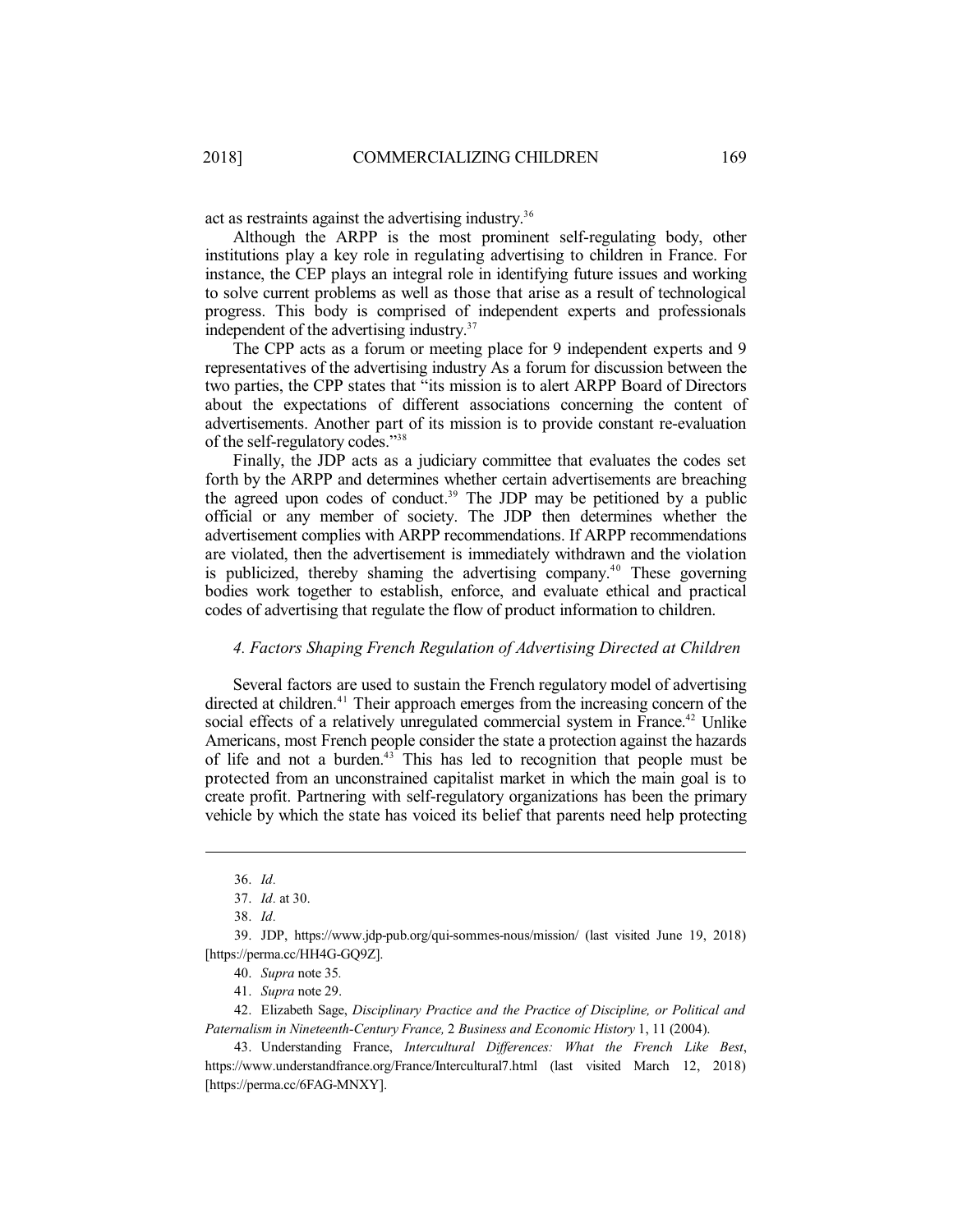their children from misleading advertisements.<sup>44</sup>

France's policy decisions to allow advertisements to be directed towards children are largely influenced by the United Nations' ideas in the International Rights of the Child. <sup>45</sup> Although much of what comprises the International Rights of the Child is unaffiliated with advertising or advertising law and regulation, it does shape the overall general consensus of French thought towards children. This document affects how the French choose to legislate and regulate potential dangers children face and how children are perceived within society. Children are perceived as individuals who have access to rights just as adults do, and in many instances this recognition produces challenges to the government and the voluntary bodies that seek to protect them. <sup>46</sup> A long cultural distaste for advertisements is another explanatory factor responsible for the regulatory partnership of legislation and industry self-regulation. Anytime we hear the term self-regulation we are entitled to wonder just how aggressive an enforcement mechanism an industry is going to deploy against some of its own members. In France, though, self-regulation works because firms know they can create positive regard in the minds of potential consumers by acting on statements about the need to protect the vulnerable from marketing abuse. <sup>47</sup> This kind of vigorous self-regulatory response to advertising directed to children is visible due to a generalized French mistrust of advertisements in general.

#### IV. LAWS REGULATING ADVERTISING IN SPAIN

Spanish law regulates various types of advertising, including all major media such as television, the postal service, and the internet.<sup>48</sup> They also regulate a variety of content types, from retail trade and healthcare, to campaign advertising. <sup>49</sup> Basic regulatory guidelines are found in the Spanish Constitution, the Legal Protection of Minors Act, and the General Law of Advertising. <sup>50</sup> The Spanish Constitution is also relevant as it protects citizen privacy. Section 18.1 states that "the right to honor, to personal and family privacy and to the own image is guaranteed." <sup>51</sup> These form protected areas upon which commercial

<sup>44.</sup> *See also* Jonathon Rowe & GaryRuskin, *The Parent's Bill of Rights: Helping Moms and Dads Fight Commercialism* 28 (2003).

<sup>45.</sup> Law Library of Congress, *International Rights of the Child: Children's Rights, France* (2007).

<sup>46.</sup> *Id.*

<sup>47.</sup> *Supra* note 35 (Enhancing the state-industry partnership is the work of dozens of consumer watchdog groups who monitor particular aspects of advertising in France. As many as 18 of these groups are subsidized by the Consumer Affairs Ministry of the government.).

<sup>48.</sup> For a comprehensive overview of advertising regulation, see MERCEDES MEDINA, THE GLOBAL ADVERTISING REGULATION HANDBOOK (2014).

<sup>49.</sup> *Id*.

<sup>50.</sup> *Id*.

<sup>51.</sup> CONSTITUCIÓN ESPAÑOLA, *Boletín Oficial del Estado* (Spain), http://www.congreso.es/ portal/page/portal/Congreso/Congreso/Hist\_Normas/Norm/const\_espa\_texto\_ingles\_0.pdf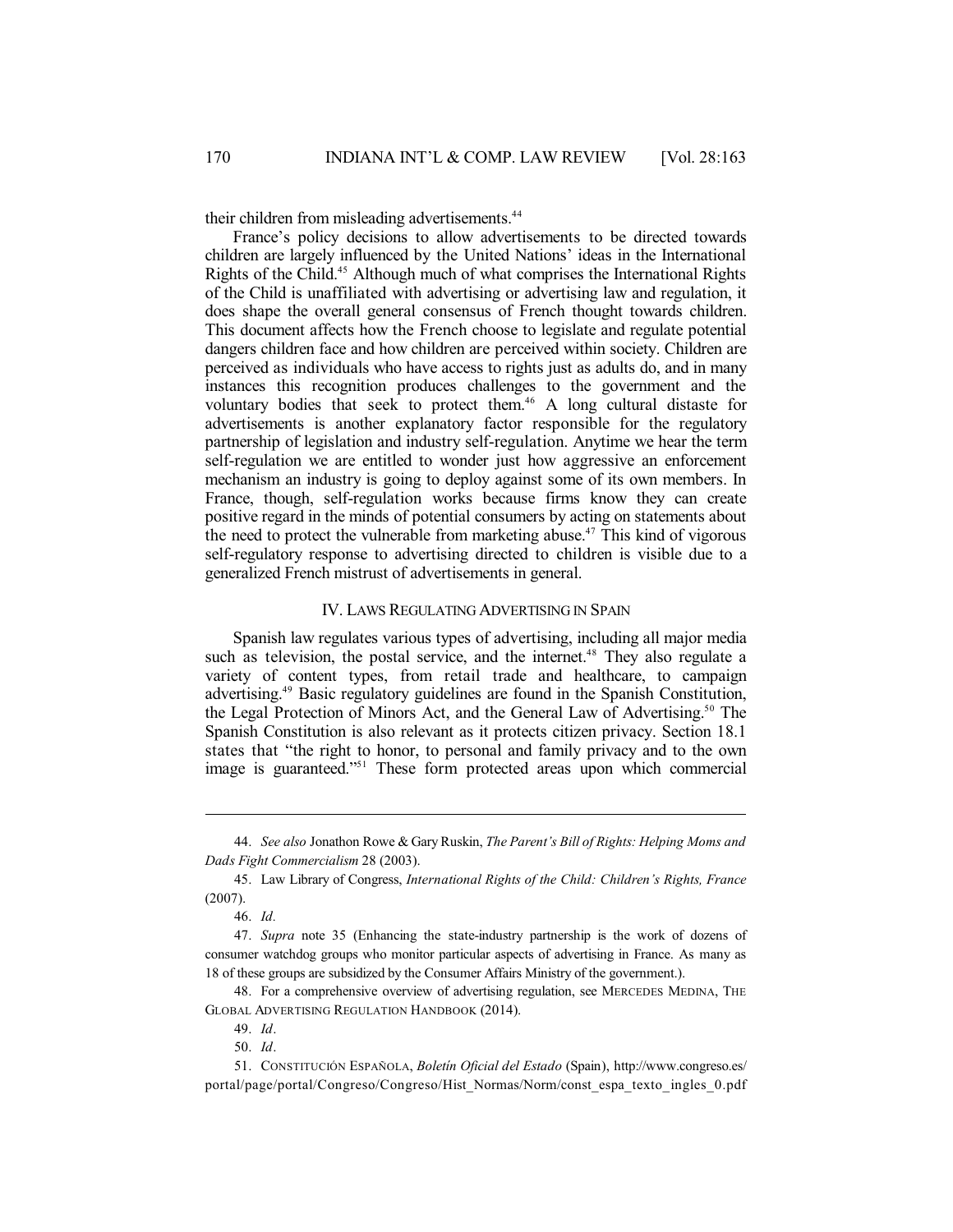information may not infringe. <sup>52</sup> Further, Section 21.4 states that rights to free speech, assembly, artistic expression, and academic freedom ". . . are limited…especially by the right to honor, to privacy, to the own image and to the protection of youth and childhood." <sup>53</sup> Further, the Legal Protection of Minors Act, a statute governing treatment of minors, states that they are protected from information that is contrary to their interests.<sup>54</sup>

The General Law of Advertising, a broad advertising regulation statute, outlaws untruthful, misleading, and subliminal advertising.<sup>55</sup> It allows for comparative advertising, provided that the goods compared serve a similar purpose and the comparison is being made on objective and relevant criteria, including price. <sup>56</sup> The Law also protects women from harmful and discriminatory advertising. <sup>57</sup> Lastly, the Law regulates advertising for specific goods that are potentially socially harmful.<sup>58</sup> Television advertising of tobacco and for beverages that contain over 20% alcohol is prohibited. <sup>59</sup> These products cannot be advertised in places where they are not allowed to be consumed.<sup>60</sup> Television advertisements are prohibited for prescription medicines and medical devises as well as medical treatments.<sup>61</sup> Advertising for firearms are limited to firearmrelated magazines.<sup>62</sup>

Like the Constitution, many advertising laws provide special provisions and protections for children.<sup>63</sup> Children are defined as individuals under the age of 18.<sup>64</sup> Television advertising regulation provides a good example of strict regulations. Some regulations restrict the timing of advertisements. Spain's Television Law allows advertising that may adversely affect childhood development only between the hours of 10 pm and 6 am, and implements fines for inappropriate advertising between 5-8 pm. <sup>65</sup> Children's television shows lasting 30 minutes or less may not have advertisements.<sup>66</sup>

In terms of content, ads for children "must be handled extremely carefully, i.e. they must not exploit the natural ingenuity, immaturity, inexperience or

[https://perma.cc/3JDD-8P67].

53. *Supra* note 51.

55. MEDINA, *supra* note 48.

- 58. *Id.*
- 59. Volz et al., *supra* note 52.
- 60. *Id.*
- 61. MEDINA, *supra* note 48.
- 62. Volz et al., *supra* note 52.
- 63. *Id.*
- 64. MEDINA, *supra* note 48.
- 65. Volz et al., *supra* note 52.
- 66. *Id*.

<sup>52.</sup> Gehard W. Volz, Felipe Bances Handschuh & Dora Poshtakova, *Advertising to Children in Spain*, 6 YOUNG CONSUMERS, 2005, at 71.

<sup>54.</sup> *Id*.

<sup>56.</sup> *Id.*

<sup>57.</sup> *Id.*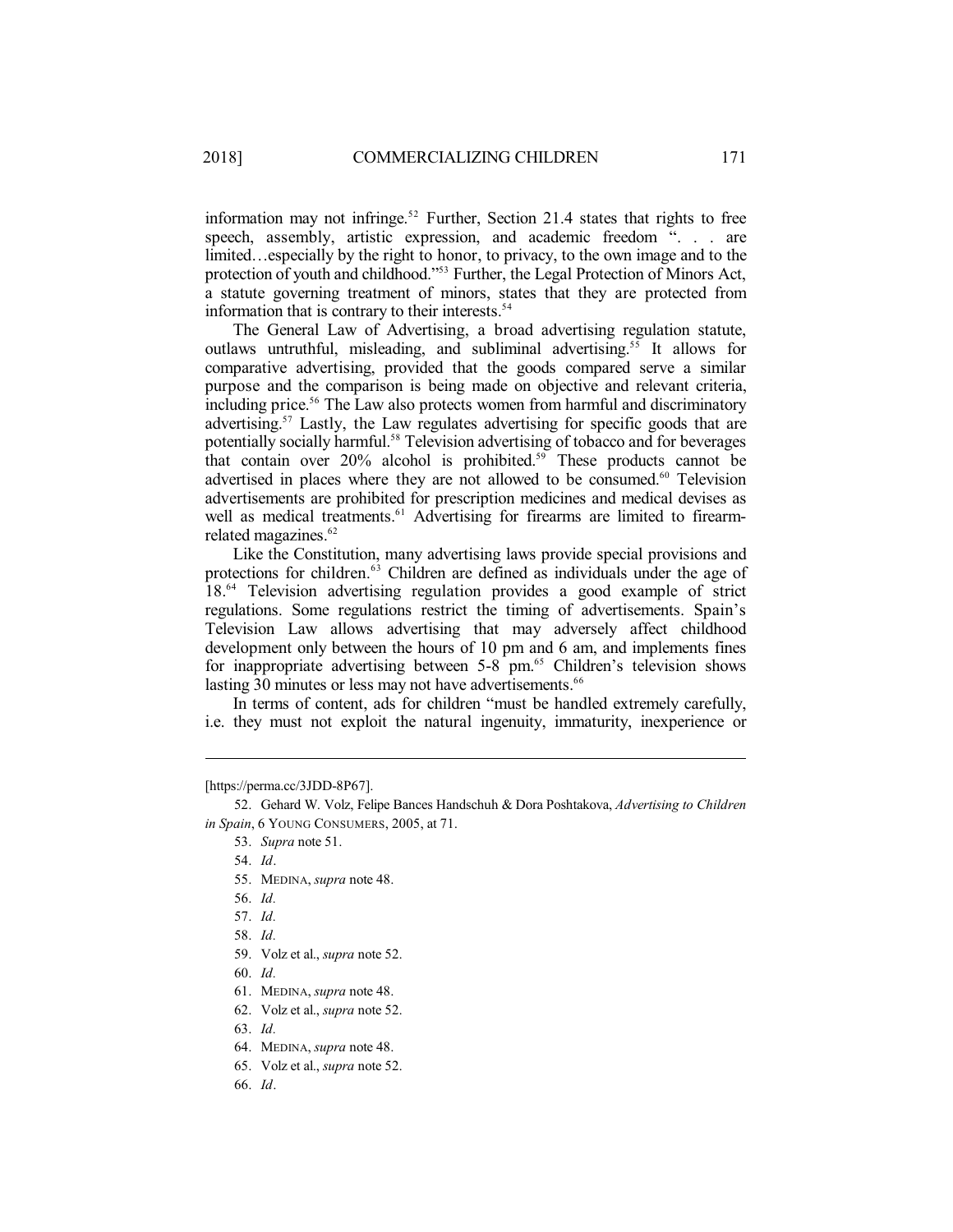credulity of children or adolescents, nor may they take advantage of children's sense of loyalty, or contain declarations or visual presentations that might damage them mentally, morally or physically."<sup>67</sup> Further, advertisements featuring children must show them using age appropriate products that are safe, and not being used in unsafe situations without adult supervision.<sup>68</sup> In terms of implicit or explicit sponsorship, television actors or animated characters cannot provide products and services in their programs, use product placement in children's shows, or use children to promote a product or service. <sup>69</sup> Finally, there are also restrictions associated with certain products.<sup>70</sup> Children cannot be used in ads for alcohol nor can ads encourage consumption by minors.<sup>71</sup> Over the counter medicines cannot be directed to children, other than toothpaste.<sup>72</sup>

Protections for children extend to industry self-regulatory codes.<sup>73</sup> The handbook of the main self-regulatory body, Autocontrol,<sup>74</sup> provides special consideration for advertisements to children. Section E, "Protection of children and adolescents" reads as follows:

- Advertising messages addressed to children shall be extremely careful. They must not exploit the naivety, immaturing, inexperience or natural gullibility of children or adolescents, nor take advantage of their sense of loyalty.

- Advertising messages aimed at children or adolescents, or which are likely to influence them, must not contain statements or visual presentations which may harm them mentally, morally, or physically.

- Special care will be taken to ensure that advertisements do not mislead children as to the actual size, value, nature, lifespan or performance of the advertised product. If extra items (e.g. batteries) are required to use the product or to produce the results described or shown (e.g. paint) they must be explicitly pointed out. Advertisements must not overestimate the degree of skill or the age limit of the children in order to enjoy or use the products.<sup>75</sup>

In contrast, the US self-regulatory equivalent private organization, the National Advertising Division, does not have specific codes of practice, and thus

<sup>67.</sup> Mercedes Medina & Soontae An, *Advertising self-regulation activity: A Comparison between Spain and US* (2012).

<sup>68.</sup> MEDINA, *supra* note 48.

<sup>69.</sup> *Id*.

<sup>70.</sup> *Id*.

<sup>71.</sup> *Id*.

<sup>72.</sup> *Id*.

<sup>73.</sup> Medina & An, *supra* note 67.

<sup>74.</sup> *See* section VII, *infra*, for further detailed discussion of Autocontrol and industry selfregulation.

<sup>75.</sup> Autocontrol, *Code of Advertising Practice*, https://www.autocontrol.es/wp-content/ uploads/2017/12/code-of-advertising-conduct-autocontrol.pdf [https://perma.cc/V4K7-TZNA].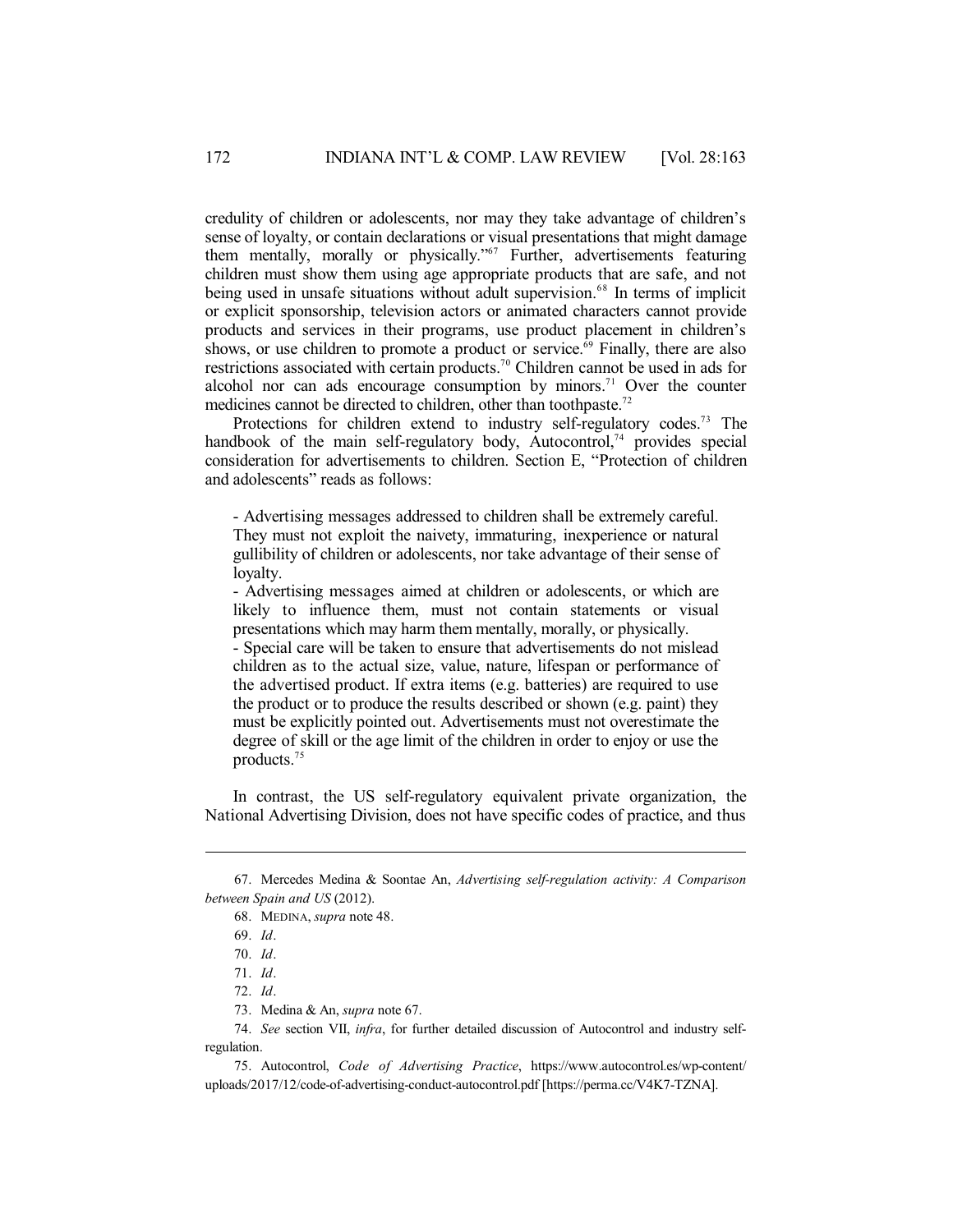no special protection specified for children, and has generally avoided decisions about controversial issues.<sup>76</sup> It does, however, have a division, the Children's Advertising Review Unit CARU, that investigates media to advance truthfulness, accuracy and consistency with CARU's self-regulatory guidelines.<sup>77</sup>

One example illustrating self-regulatory protections that gained a lot of attention in Spain is the case of a Nintendo advertisement. <sup>78</sup> The ad featured several individuals playing a racing video game while seated on a boat.<sup>79</sup> To prevent a female player from winning the race, another player lassos her and drags her from the boat into the water. <sup>80</sup> The Autocontrol jury ruled that the ad violated constitutional protections for the young and that children might misinterpret it as condoning violence. 81

Additionally, in 2005, the Spanish Agency for Consumer Affairs, Food Safety and Nutrition an independent government agency within the Ministry of Health, in conjunction with dozens of food manufacturers, developed the Code of Self-Regulation of the Advertising of Food Products Directed at Minors, or Publicidad, Actividad, Obesidad y Salud (PAOS Code).<sup>82</sup> The Code stipulates that celebrities can be used in advertisements only to promote healthy eating.<sup>83</sup> Advertisements cannot promote unhealthy eating or inactive and sedentary habits.<sup>84</sup> Autocontrol examines advanced copy of ads aimed at children under 12 years of age broadcasted during protected viewing time from 8am-9am and 5pm-8pm weekdays, and 9am-noon on weekends. <sup>85</sup> This code has come under criticism, however, for not regulating the nutritional content of advertised food and for low advertiser compliance. 86

82. World Health Organization, *Marketing of Food and Non-Alcoholic Beverages to Children,* http://www.who.int/dietphysicalactivity/publications/Oslo%20meeting% 20layout%2027%20NOVEMBER.pdf (2006) [https://perma.cc/NP7F-8UD9].

85. Romero-Fernandez, Ma Mar, Miguel Angel Royo-Bordonada & Fernando Rodríguez-Artalejo. *Evaluation Of Food And Beverage Television Advertising During Children's Viewing Time In Spain Using The UK Nutrient Profile Model*, 16 (07) PUB. HEALTH NUTRITION 1314 (2010).

86. *Id*. *See also* Romero-Fernández, M Mar, Miguel Ángel Royo-Bordonada & Fernando Rodríguez-Artalejo. *Compliance With Self-Regulation Of Television Food And Beverage Advertising Aimed At Children In Spain*, 13 (7) PUB. HEALTH NUTRITION, 1013, 1013 (2010).

<sup>76.</sup> Medina & An, *supra* note 67.

<sup>77.</sup> Advertising Self-Regulating Council, *About CARU*, http://www.asrcreviews.org/aboutcaru/ (last visited March 12, 2018) [https://perma.cc/Q5SS-A4EH].

<sup>78.</sup> Volz et al., *supra* note 48.

<sup>79.</sup> *Id*.

<sup>80.</sup> *Id*.

<sup>81.</sup> *Id*.

<sup>83.</sup> *Id*.

<sup>84.</sup> *Id*.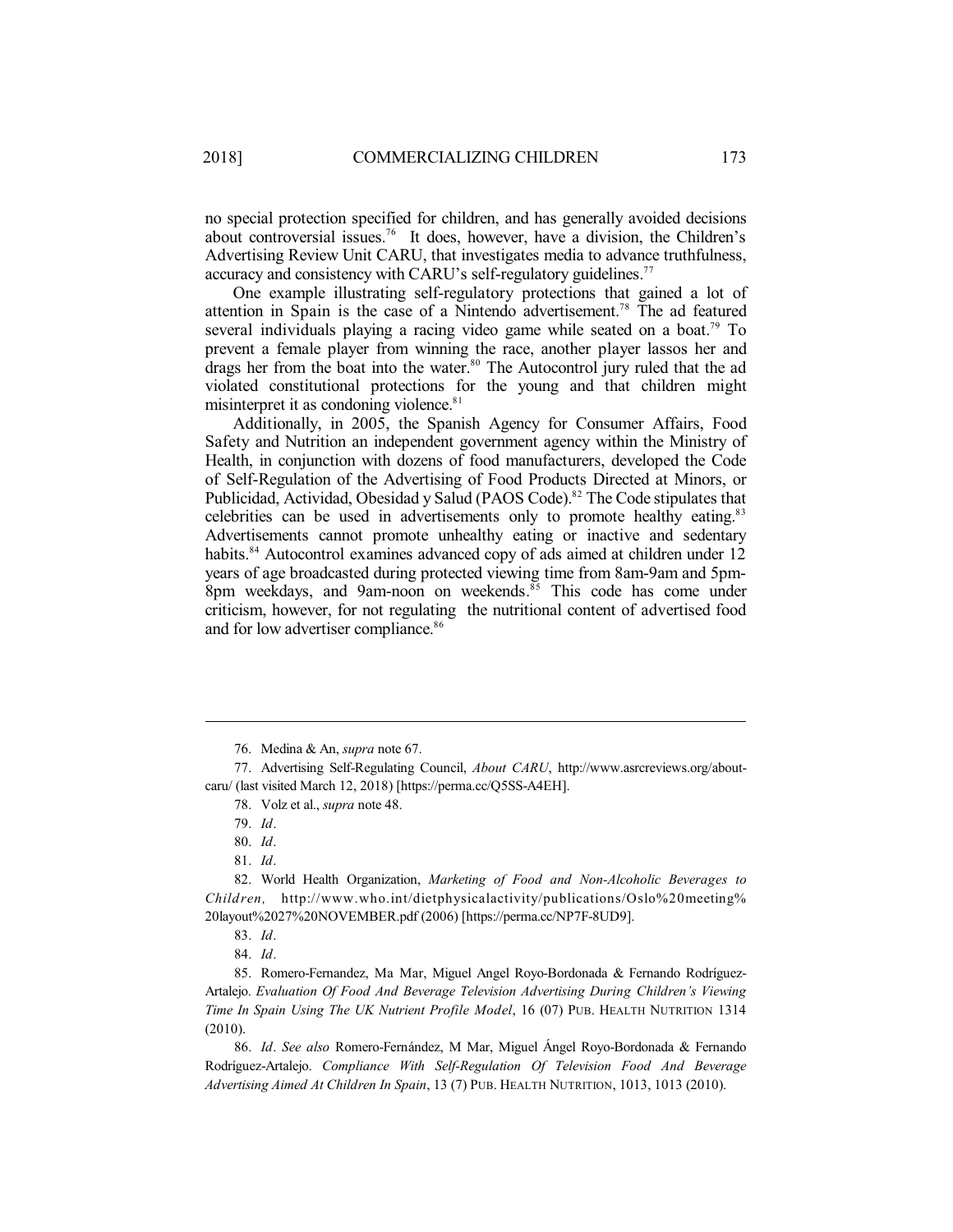#### *A. Advertising Self-Regulation in Spain*

Similar to other countries, Spanish advertising regulation relies in part on industry self-regulation. Spain's self-regulatory organization began in 1977, but did not have much impact until it took a more active role after 1994 when it was renamed. 87 Its role expanded again in 2000 as it took on a larger number of regulatory areas, such as the internet. <sup>88</sup> At this time it was renamed the Association de Autocontrol del la Communicion Commercial, or the Spanish Self-Regulatory Association for Commercial Communications, commonly referred to as "Autocontrol".<sup>89</sup> Autocontrol is part of a larger network of advertising self-regulatory organizations in Europe and around the world, called the European Advertising Standards Alliance.<sup>90</sup>

About 70 percent of the Spanish advertising market is currently a member of Autocontrol.<sup>91</sup> Members agree to a variety of ethical standards, such as truth in advertising and to abide by advertising codes of the association and advertising law. 92 In addition to various administrative wings, the primary governing body is the Advertising Jury, composed of 21 experts and academics.<sup>93</sup> The Jury hears complaints, which anyone can file, and makes decisions about whether to ban or alter advertisements.<sup>94</sup> Though the Jury has no binding authority to enforce compliance, few companies refuse to implement its decisions.<sup>95</sup> The number of cases the jury hears each year stayed relatively stable, but declined from 247 in 2000 to 147 in 2010.<sup>96</sup> This decline may be in part due to the dramatic rise in the use of Autocontrol's copy advice service, which provides advertisers advance feedback before airing an ad.<sup>97</sup> Advance copy service requests have increased dramatically from a few hundred requests in the late 1990s to over 8000 by 2010.<sup>98</sup>

#### *B. Cultural Values That Guide the Regulation of Advertising in Spain*

What attitudes and values influence Spanish advertising law? First, Spanish citizens believe humans are vulnerable and in need of protection from the state to a larger degree than Americans. We can see this belief reflected in the following cross-country surveys.<sup>99</sup>

- 90. Medina & An, *supra* note 67.
- 91. MEDINA, *supra* note 48.
- 92. *Id*.
- 93. *Id*.
- 94. *Id*.
- 95. *Id.*
- 96. *Id*.
- 97. *Id*.
- 98. *Id*.

<sup>87.</sup> MEDINA, *supra* note 48.

<sup>88.</sup> *Id*.

<sup>89.</sup> *Id*.

<sup>99.</sup> The questions are taken from the Pew Research Center's Global Attitudes and Trends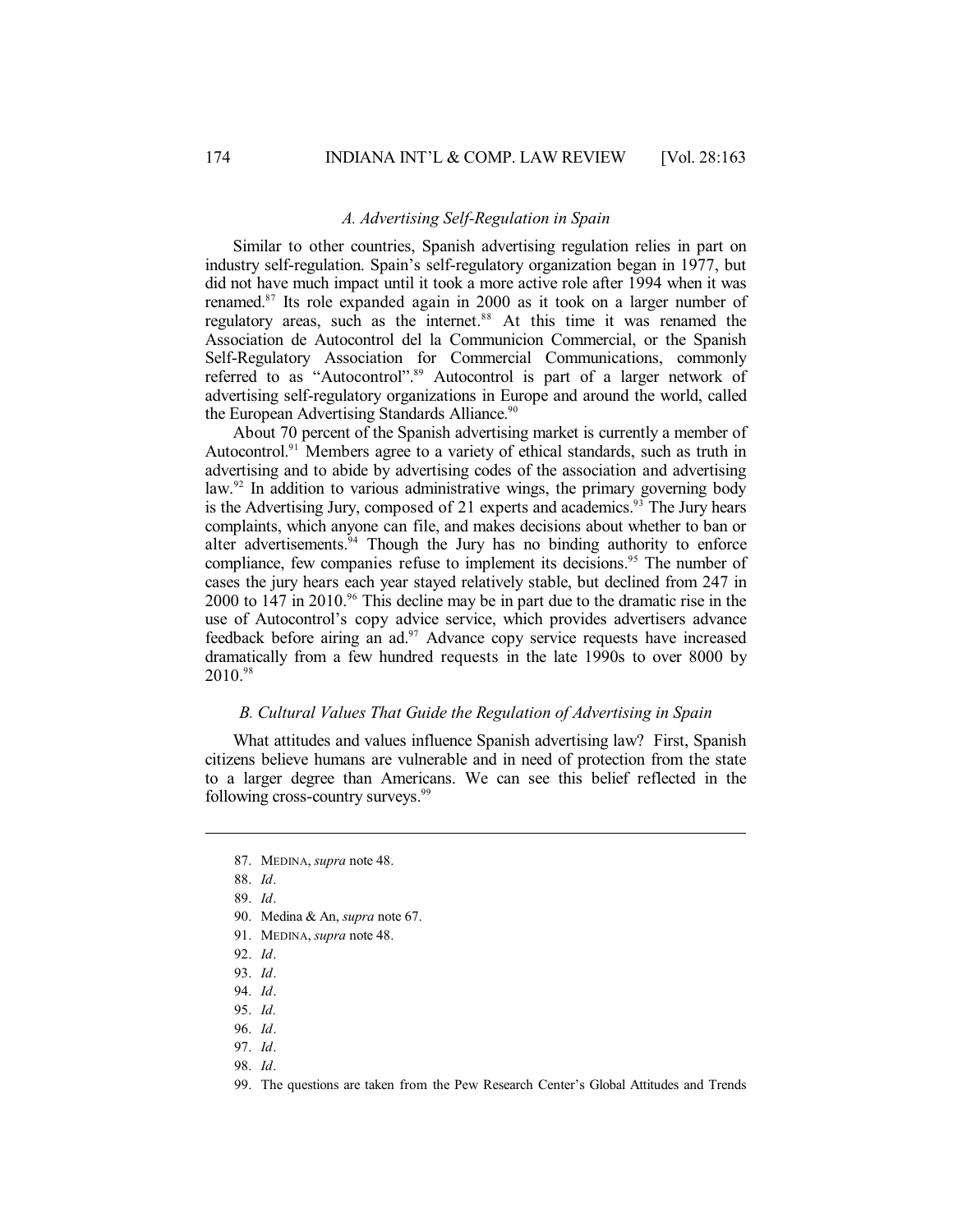| Success in life is pretty much determined by forces outside our control. |            |        |          |            |            |
|--------------------------------------------------------------------------|------------|--------|----------|------------|------------|
| $(2014, 2007$ for Sweden) <sup>100</sup>                                 |            |        |          |            |            |
|                                                                          | Completely | Mostly | Mostly   | Completely | DK/Refused |
|                                                                          | agree      | agree  | disagree | disagree   |            |
| France                                                                   | 17         | 33     | 26       | 24         | 0          |
| Spain                                                                    | 15         | 36     | 36       | 11         |            |
| Sweden                                                                   |            | 26     | 25       | 37         |            |
| <b>United States</b>                                                     | 11         | 29     | 36       | 21         | 3          |

It is the responsibility of the state to take care of very poor people who can't take care of themselves.  $(2007)^{101}$ Completely Mostly Mostly Completely DK/Refused

|                      | agree | agree | disagree | disagree |   |
|----------------------|-------|-------|----------|----------|---|
| France               | 49    | 34    | l 4      |          | v |
| Spain                | 53    | 43    |          | v        |   |
| Sweden               | 56    | 30    | $\circ$  |          |   |
| <b>United States</b> | 28    | 42    | 7        | 11       |   |

| Most people can succeed if they are willing to work hard OR Hard work is no guarantee of |                                                                                                                                                                          |    |          |          |  |
|------------------------------------------------------------------------------------------|--------------------------------------------------------------------------------------------------------------------------------------------------------------------------|----|----------|----------|--|
|                                                                                          | success for most people. $(2012)^{102}$                                                                                                                                  |    |          |          |  |
|                                                                                          | Neither/Both<br>Hard work is no<br>Don't know<br>Most people can<br>succeed if they<br>guarantee of success<br>equally<br>are willing to<br>for most people<br>work hard |    |          |          |  |
| France                                                                                   | 46                                                                                                                                                                       | 54 | $\theta$ | $\theta$ |  |
| Spain                                                                                    | 56                                                                                                                                                                       | 43 |          |          |  |
| <b>United States</b>                                                                     | 77                                                                                                                                                                       | 20 |          |          |  |

| Thinking about people in our country who do not have a job, in general would you say this |                                                                                           |                                                                                             |          |  |  |
|-------------------------------------------------------------------------------------------|-------------------------------------------------------------------------------------------|---------------------------------------------------------------------------------------------|----------|--|--|
|                                                                                           |                                                                                           | is mostly their own fault or is it mostly because of forces outside their control? $(2011)$ |          |  |  |
|                                                                                           | Mostly their own fault<br>Don't know<br>Mostly because of forces<br>outside their control |                                                                                             |          |  |  |
| France                                                                                    | 12                                                                                        | 88                                                                                          | $\theta$ |  |  |
| Spain                                                                                     | 6                                                                                         | 91                                                                                          | 3        |  |  |
| <b>United States</b>                                                                      | 18                                                                                        | 77                                                                                          | 6        |  |  |

project, http://www.pewglobal.org/question-search/. Dates of the surveys are in parentheses after the question. Data from all countries in this article was included when available [https://perma.cc/QU68-VJET].

100. *Id.*

101. *Id.*

102. *Id.*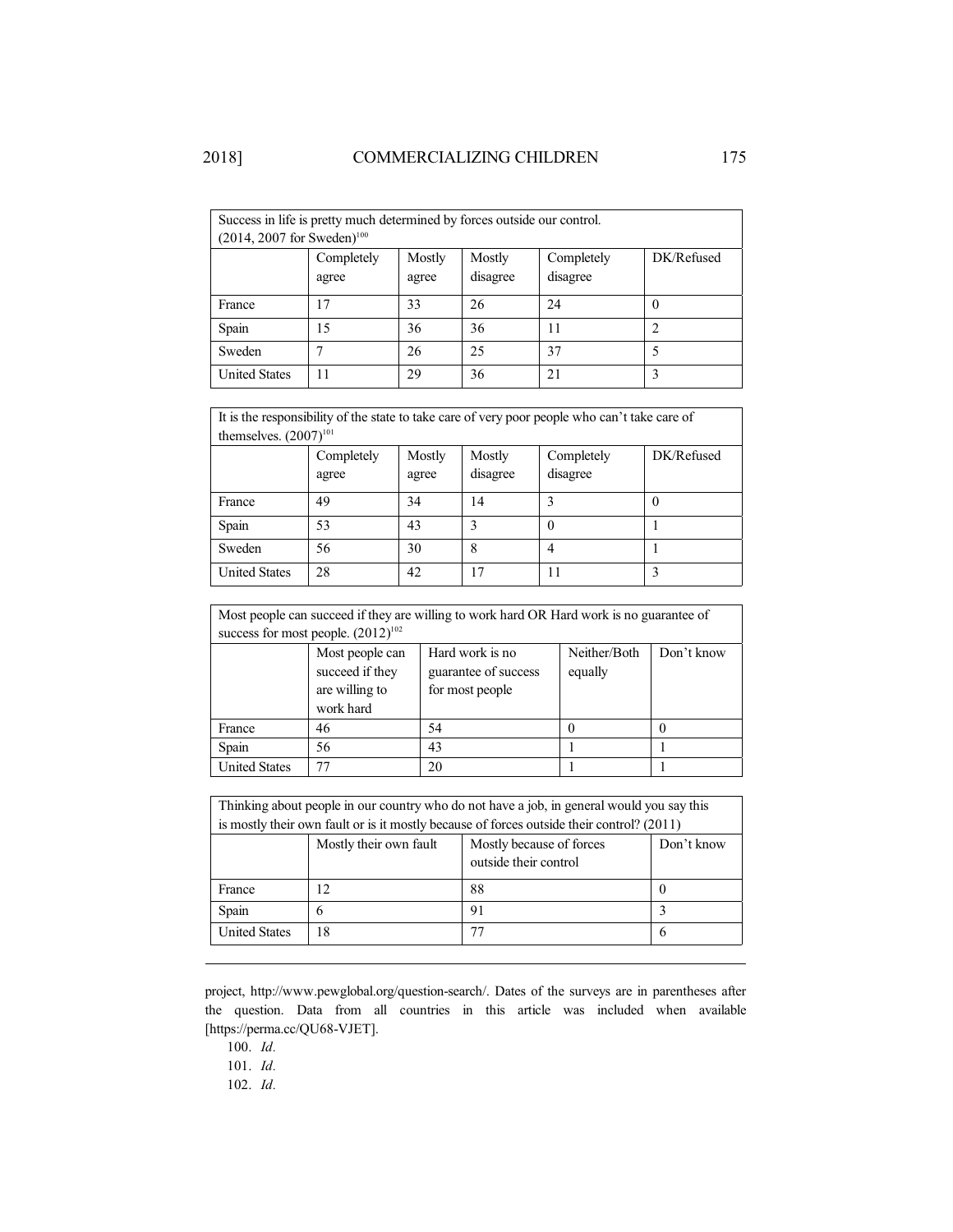Spanish respondents reflect a greater tendency to believe that people's lives are influenced and determined by forces outside the control of individuals. Put differently, people are vulnerable to circumstance. This vulnerability is particularly recognized for children. As mentioned earlier, children are given special protection and rights in the Spanish constitution. This belief informs much of their legislation and industry self-regulatory codes. For example, the *Nitendo Autocontrol* decision mentioned above was informed in part by a belief in children's' natural immaturity and naiveté. Protections in law and self-regulatory codes recognize that children are vulnerable to advertising in a variety of ways.<sup>103</sup> For example, regulations recognize children cannot distinguish brands from the general product (dolls from Barbie dolls) and that they have confidence in parents and other adults than can be exploited by advertisers.<sup>104</sup> Acknowledgement of these vulnerabilities results in the special protections for children outlined earlier. 105

This belief in children's vulnerability to persuasion and adults' vulnerability to external social forces likely informs a willingness to use the state to assist individuals. Spaniards are less hostile to state regulation of economic activity than Americans as well.<sup>106</sup> Overall, they are more comfortable with government assistance and protection, as the survey questions below suggest.<sup>107</sup>

| Most people are better off in a free market economy, even though some people are rich and |            |        |          |            |            |
|-------------------------------------------------------------------------------------------|------------|--------|----------|------------|------------|
| some are poor. (2014, 2007 for Sweden) <sup>108</sup>                                     |            |        |          |            |            |
|                                                                                           | Completely | Mostly | Mostly   | Completely | DK/Refused |
|                                                                                           | agree      | agree  | disagree | disagree   |            |
| France                                                                                    | 16         | 44     | 22       | 17         |            |
| Spain                                                                                     | 11         | 34     | 38       | 13         | 3          |
| Sweden                                                                                    | 30         | 41     | 15       | 8          |            |
| <b>United States</b>                                                                      | 24         | 46     | 19       | 6          |            |

103. Volz et al., *supra* note 52.

104. *Id.*

105. *Id.* Also, attitudes toward child vulnerability and the power Spanish citizens give the state to supersede private judgment, shows some consistency across policy domains. In child removal decisions, Spanish practitioners showed a greater willingness to remove children from a bad family life than N. Ireland, the Netherlands, and Israel. *See* Benbenishty, Rami, Bilha Davidson-Arad, Mónica López, John Devaney, Trevor Spratt, Carien Koopmans, Erik J Knorth, Cilia LM Witteman, Jorge F Del Valle, and David Hayes, *Decision Making In Child Protection: An International Comparative Study On Maltreatment Substantiation, Risk Assessment And InterventionsRecommendations,And TheRoleOfProfessionals'Child WelfareAttitudes,* 49CHILD ABUSE & NEGLECT 63 (2015).

106. Pew Research Center's Global Attitudes and Trends project, *supra* note 99.

107. *Id.*

108. *Id.*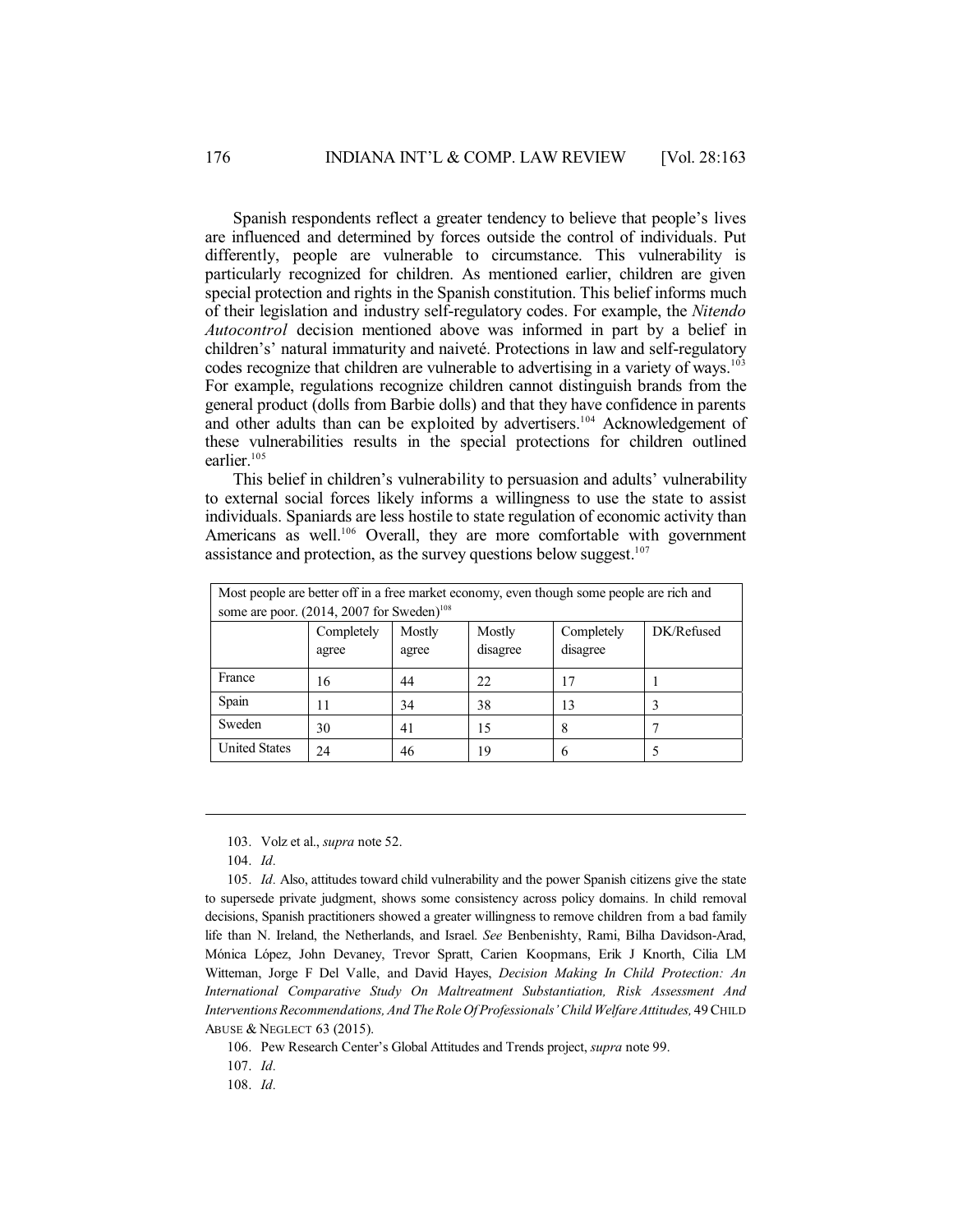| The state controls too much of our daily lives. $(2007)^{109}$ |                     |                 |                    |                        |            |
|----------------------------------------------------------------|---------------------|-----------------|--------------------|------------------------|------------|
|                                                                | Completely<br>agree | Mostly<br>agree | Mostly<br>disagree | Completely<br>disagree | DK/Refused |
| France                                                         | 35                  | 29              | 24                 | 11                     | $\theta$   |
| Spain                                                          | 14                  | 47              | 28                 |                        |            |
| Sweden                                                         | 23                  | 38              | 18                 | 17                     | 4          |
| <b>United States</b>                                           | 28                  | 37              | 26                 |                        |            |

| What's more important in (survey country) society that everyone be free to pursue their           |                                                        |                                               |            |  |  |
|---------------------------------------------------------------------------------------------------|--------------------------------------------------------|-----------------------------------------------|------------|--|--|
| life's goals without interference from the state or that the state play an active role in society |                                                        |                                               |            |  |  |
| so as to guarantee that nobody is in need? $(2011)^{110}$                                         |                                                        |                                               |            |  |  |
|                                                                                                   | Freedom to pursue life's<br>goals without interference | State/government<br>guarantees nobody in need | DK/Refused |  |  |
| France                                                                                            | 36                                                     | 64                                            | $\theta$   |  |  |
| Spain                                                                                             | 30                                                     | 67                                            |            |  |  |

United States  $\begin{array}{|c|c|c|c|c|} \hline 58 & 35 & 7 \ \hline \end{array}$ 

Further, Spanish political culture is informed and influenced by its history as a monarchy, followed by an authoritarian regime in the middle  $20<sup>th</sup>$  century, and an elite led transition to democracy.<sup>111</sup> While perhaps inuring citizens to state influence, it has also led to an "overwhelming passive" political culture.<sup>112</sup> The political culture is characterized by a low level of interest in, and importance placed on, politics. The political culture has also moved away from old left-right divisions mediated by political parties to more individualized and instrumental political interests and participation involving mobilization around particular issues.<sup>113</sup> These cultural attitudes stand in contrast to the US, where the lack of a feudal past created a different political culture with more hostile attitudes toward the state compared to Western Europe.<sup>114</sup>

Lastly, Spanish advertising regulation is partially a product of international influence from both the European Union and international private industry organizations. For example, the industry self-regulatory codes adopted by Spanish food and beverage industry groups, and enforced by Autocontrol, embody the principles of the Confederation of the Food and Drink Industries of the EU and the International Chamber of Commerce. <sup>115</sup> Such efforts have been

<sup>109.</sup> *Id.*

<sup>110.</sup> *Id.*

<sup>111.</sup> *See* JOSÉ M. MAGONE, CONTEMPORARY SPANISH POLITICS (Routledge, 2d ed. 2008).

<sup>112.</sup> *Id*. at 45.

<sup>113.</sup> *Id.*

<sup>114.</sup> *See* LOUIS HARTZ, THE LIBERAL TRADITION IN AMERICA (Mariner Books, 2d ed. 1955).

<sup>115.</sup> Corinna Hawkes, 2007. *Marketing Food To Children: Changesin the Global Regulatory Environment 2004-2006*, World Health Organization http://www.who.int/dietphysicalactivity/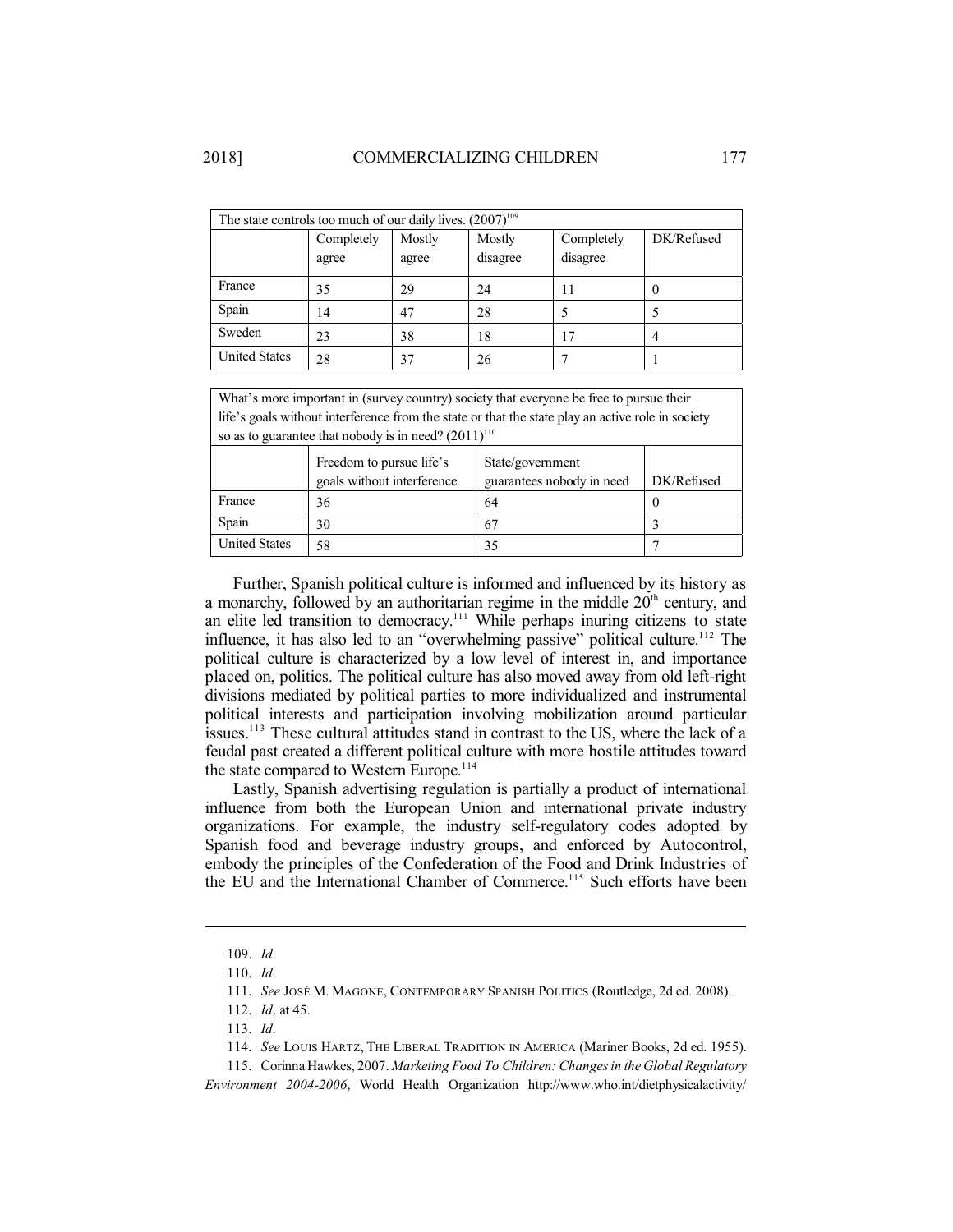pushed by the World Health Organization's Global Strategy on Diet, Physical Activity and Health.<sup>116</sup> As mentioned earlier, Autocontrol is part of a consortium of international advertising self-regulatory organizations.<sup>117</sup> These efforts occurred in the context of a broader influence of the EU in Spain's public policy, where the EU has been instrumental in pushing the country toward more democratic public policies post authoritarianism. 118

#### V. SWEDEN

Sweden represents a regulatory regime that is the farthest removed from what dominates such legislation in the United States. France, Spain, Sweden and the United States all voice recognition that the interests of a profit-seeking firm may differ in important ways from the interests of consumers. This divergence of interests is especially marked when firms market to the vulnerable. Any consumer who lacks the knowledge, time, and awareness necessary to protect him or herself in the marketplace will either be manipulated by marketing blandishments or receive assistance from some external source, more than likely the state. The heavy weight the United States attaches to self-help and personal responsibility push that country to minimize restrictions on business behavior.<sup>119</sup>

#### *A. Regulations Governing Swedish Advertising and Advertising to Children*

Advertising regulations in Sweden are found mainly in the Marketing Practices Act of 1970, most recently amended in 2008.<sup>120</sup> The Marketing Practices Act promotes fair marketing to businesses and consumers and creates ethical guidelines for doing so.<sup>121</sup> To protect business and consumer interests, Section 5 of the Marketing Practices Act states that "all marketing shall be consistent with good marketing practices." <sup>122</sup> The law vaguely defines "good marketing practices" as "generally accepted business practices and norms".<sup>123</sup> However the law does state that practices that do not adhere to "good marketing practices" will be considered unfair if they negatively impact the ability of the target to make sound decisions.<sup>124</sup> While the act regulates marketing in terms of

regulatory\_environment\_CHawkes07.pdf [https://perma.cc/99Z7-AV98].

116. *Id.*

123. *Id*. §3.

124. *Id*. §6; *see also* Prop. 2003/2004:161, 24, https://www.riksdagen.se/sv/dokumentlagar/dokument/proposition/alkoholpolitiska-fragor\_GR03161/html (briefly discussing the purpose of the Marketing Act in comparison to proposed rules on alcohol advertising) (This element of their law is extremely significant because it places the force of the law on the side of the consumer when

<sup>117.</sup> MEDINA, *supra* note 48.

<sup>118.</sup> MAGONE, *supra* note 111.

<sup>119.</sup> Everett Carll Ladd, *The American Ideology: An Exploration Of The Origins, Meaning, And Role Of American Political Ideas* (Roper Center For Public Opinion Research 1994).

<sup>120.</sup> SFS (2008:486) Marknadsföringslagen [The Marketing Act].

<sup>121.</sup> *Id*. §1.

<sup>122.</sup> *Id*. §5.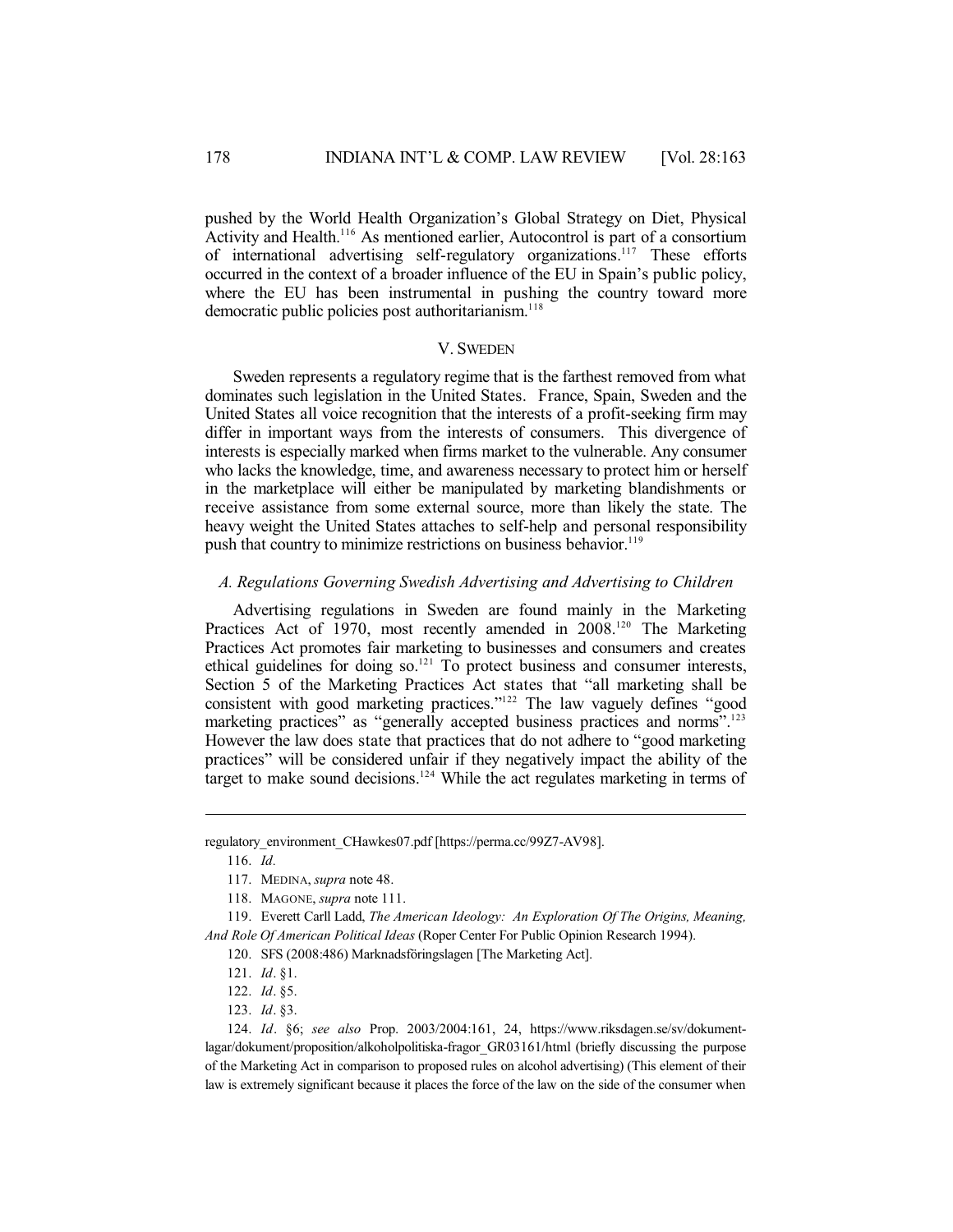advertising, the act also regulates marketing in terms of how discount sales are conducted, the type of information listed in a product warranty, and how companies can offer sponsorships.<sup>125</sup>

The Marketing Practices Act clearly attempts to safeguard consumer interests. For example, buyers' interests are protected by rules governing comparative advertising; businesses cannot refer to another firm's product in a way that fails to objectively refer to relevant and verifiable characteristics of the products.<sup>126</sup> Furthermore, any such advertising cannot discredit or disparage another business's reputation, products, or trademarks.<sup>127</sup> Nor can business use another business's reputation for its own gain.<sup>128</sup> The Marketing Act thus protects consumers from misinformation and bolsters their ability to make well-informed decisions.

Unlike France, which outlaws sexist advertising that goes against principles of human dignity,<sup>129</sup> Sweden does not regulate gender discrimination in advertising through legislation contained in the Marketing Act.<sup>130</sup> As a result, gender discriminatory advertising cases are not handled by the Market Court. 131 That is not to say that Sweden does not favor gender equality; Sweden ranked fourth in the world in 2016 in terms of closing the gender  $gap<sup>132</sup>$  and the current Swedish government considers itself the first feminist government in the world.<sup>133</sup>

- 125. *Supra* note 120, §2, §17, §22.
- 126. *Id*. §18.
- 127. *Id.*
- 128. *Id*.

129. Public International Law & Policy Group, Legal Memorandum, *Legal Frameworks Regarding Sexism in Advertising: Comparison of National Systems* (2015) ('The Law for the Real Equality between Women and Men' modifies the above Law on Freedom of Communication. Under Title 3 Chapter 3, the Law gives the CSA [High Authority for Audiovisual Media] competence to intervene in matters of women's rights violations. It empowers the CSA regarding the representation of women in audiovisual media, and to promote equality between men and women. The CSA monitors the broadcasting of gender-based stereotypes and degrading images of women. The CSA can also identify Internet images that are considered sexist.").

130. Eva-Maria Svensson, *Nordic Regulation of Gender Discriminatory Advertisements*, *in* MAKING CHANGE NORDIC EXAMPLES OF WORKING TOWARDS GENDER EQUALITY IN THE MEDIA 104, 105 (2014).

131. *See id.* (according to Svensson, the Market Court ruled that an advertisement did not violate the Marketing Act because while it was sexually discriminatory, the advertisement did not mislead consumers).

132. World Economic Forum, *The Global Gender Gap Report 2016* 10 (2016) (the Global Gender Gap Report is an attempt by the World Economic Forum is a non-profit organization based in Geneva, Switzerland, to study the level gender based disparity by measuring gaps in between men and women in health, education, economy, and politics).

133. *A Feminist Government*, Government Offices of Sweden, http://www.government.se/

the seller attempts to mislead. This stance is quite different from conceptualizing the law as a neutral umpire calling balls and strikes where the batter and pitcher are assumed to be equally powerful and engaged in the activity of market exchange). [https://perma.cc/6H24-TPER]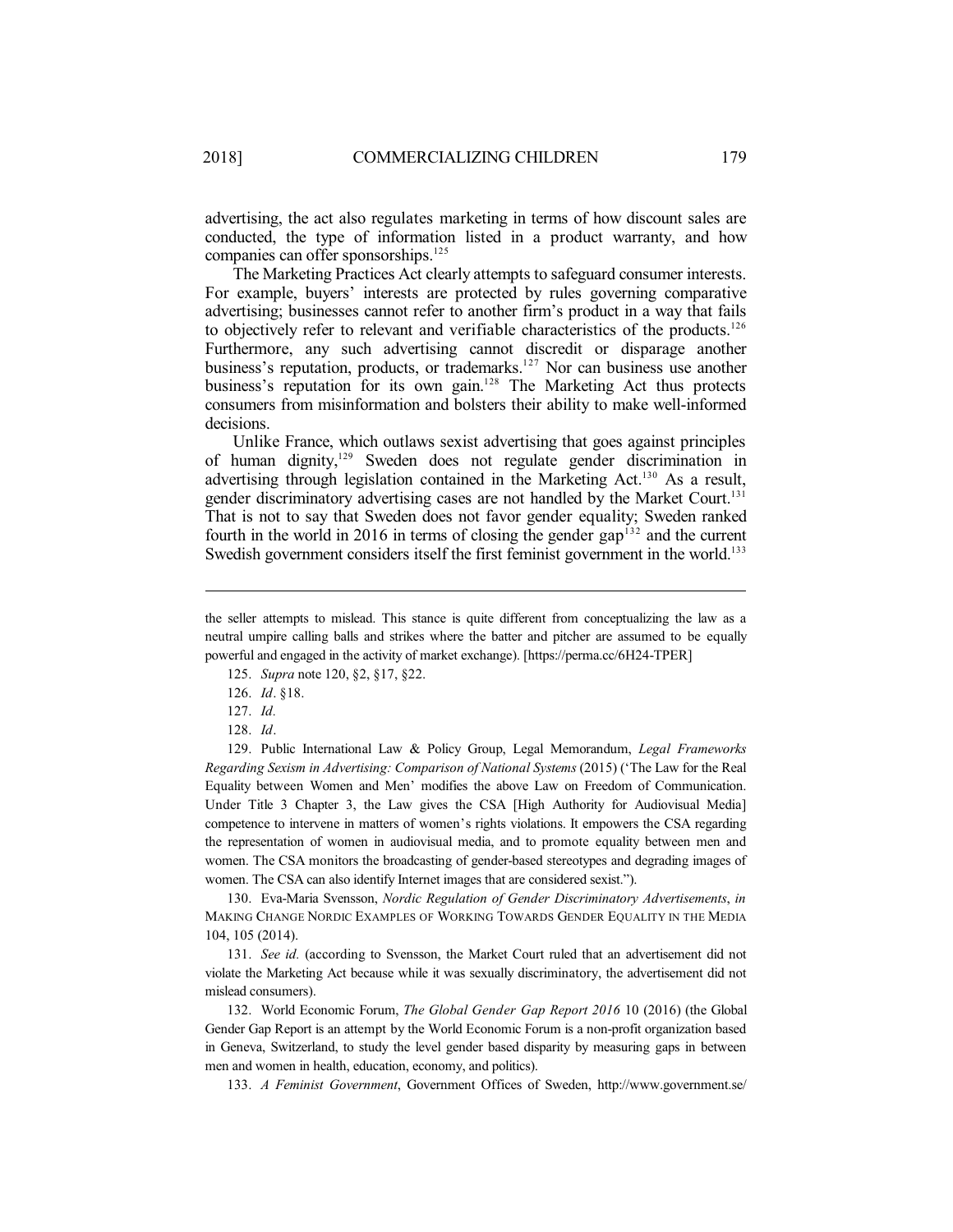Indeed, Sweden does have anti-discrimination laws based on gender, but there are no rules or external acts that specifically apply to gender discrimination in advertising. 134

In addition to general advertising rules in the Marketing Practices Act, there are also distinct rules for certain products. The Alcohol Act of 2010, Tobacco Act of 1993, and the Medicinal Products Act of 2015 contain provisions regulating the advertising of their respective namesakes.<sup>135</sup> Swedish laws concerning the promotion of Alcohol are centered on a policy of "particular moderation," the goal of which is to reduce the overall consumption of alcohol in Sweden. <sup>136</sup> The policy of "particular moderation" prohibits advertisements that target those under the age of twenty-five and even prohibits advertisements that encourage the use of alcohol. 137 Instead, alcohol marketing must merely provide the relevant information such as the name, price, and warning labels without arousing interest in drinking. <sup>138</sup> Alcohol advertising that could lead to behavior defined to be antisocial such as drinking at work, at a sporting event, or in traffic, are banned. 139

Alcohol advertisements are also completely banned from broadcast mediums such as television, and alcohol products that contain over 15% alcohol are completely prohibited from being advertised in any medium. <sup>140</sup> Tobacco smoking, like alcohol, is also seen as a health problem, and its promotion is likewise suppressed. Like the rules governing alcohol advertisements, tobacco

134. World Economic Forum, *supra* note 132.

135. SFS (2010:1622) Alkhohollag [The Alcohol Act]; SFS (1993:581) Tobakslag [The Tobacco Act]; SFS (2015:315) Läkemedelslag [The Medicinal Practices Act].

136. KOVFS 2015:1 *Konsumentverkets allmänna råd för marknadsföring av alkoholdryck till konsumenter,* Konsumentverkets Författningssamling (detailing how the policy of "particular moderation" in the Alcohol Act will be implemented); *see also* Thomas Karlsson & Esa Österberg, *Sweden*, 2, 18 (2002), http://btg.ias.org.uk/pdfs/country-reports/sweden.pdf [https://perma.cc/ T9UY-RDG6] (Swedes may have consumed as much as 20 liters of hard liquor annually, leading to alcohol-related problems and eventually support for the temperance movement that steamrolled strict alcohol policies into place); *see also* Jonas Arnberg & Sofie Lord, *Swedish Alcohol Policy – An EffectivePolicy?,*8(2009) http://www.brewersofeurope.org/uploads/mycmsfiles/documents/archives/hui\_2009\_swedish\_alcohol\_policy\_study.pdf [https://perma.cc/G366-4YXE]; *see also* SFS (2010:1622) Alkohollag Chapter 7.

137. KOVFS 2015:1 *Konsumentverkets allmänna råd för marknadsföring av alkoholdryck till konsumenter,* Konsumentverkets Författningssamling §2.

138. *Id.*

139. KOVFS 2015:1 *Konsumentverkets allmänna råd för marknadsföring av alkoholdryck till konsumenter,* Konsumentverkets Författningssamling §2.

140. SFS (2010:1622) Alkhollag, Chapter 7, §3; *See also* SECTION ABOUT SPAIN THIS SIGNAL IS SUBJECT TO CHANGE DEPENDING ON WHERE SPAIN SECTION IS PLACED IN RELATION TO SWEDEN SECTION (Spain's threshold alcohol content is 20%).

government-policy/a-feminist-government/ (the self-named feminist government has proposed fifteen policies, including the creation of a gender equality agency despite the existence of the Discrimination Ombudsman, a government agency that works to promote equal rights and opportunities) [https://perma.cc/WRQ3-RGDB].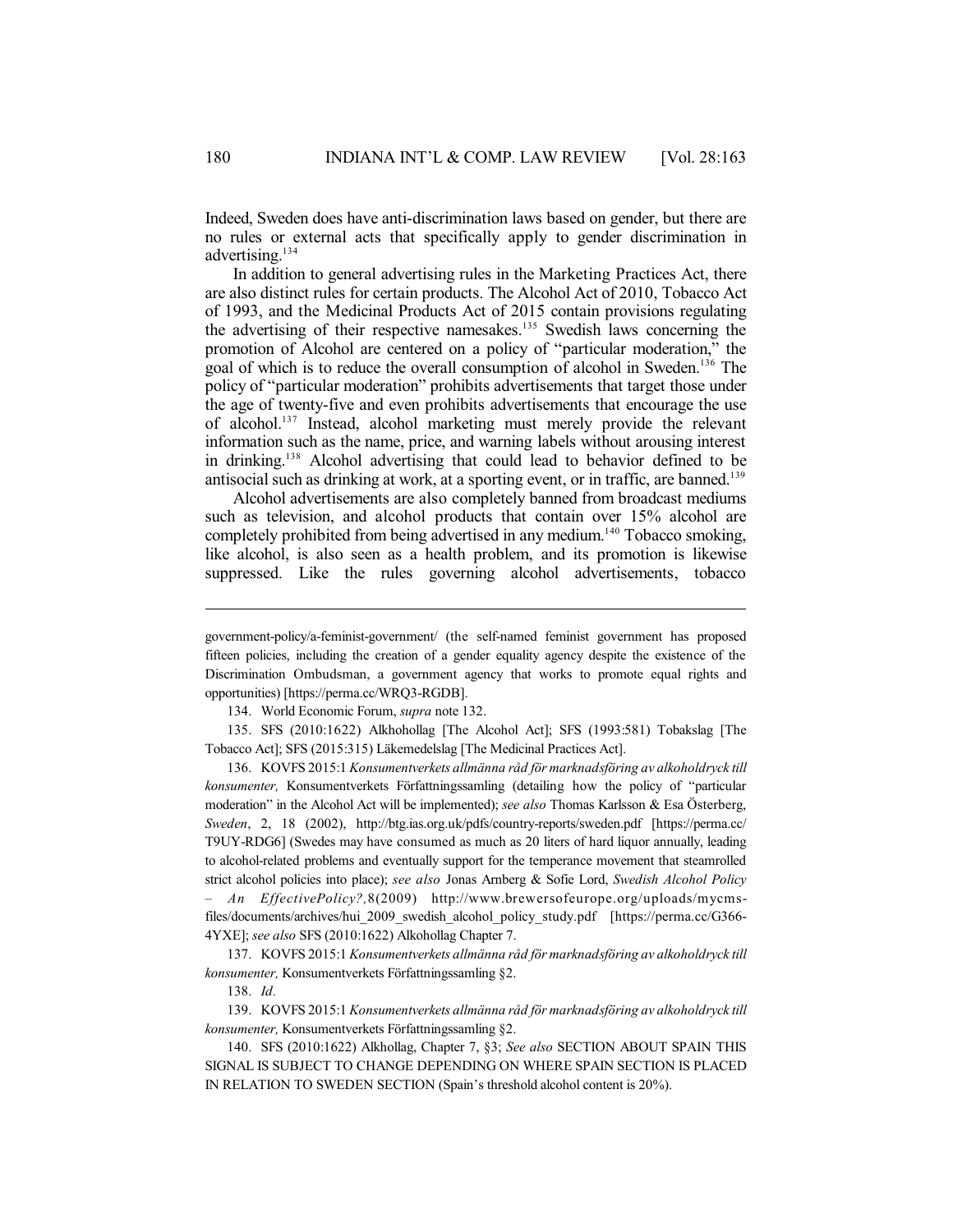advertisements may not encourage the use of the product.<sup>141</sup> Tobacco advertising is more severely limited than alcohol as it cannot be advertised at all except inside the point of sale. <sup>142</sup> Tobacco advertisements considered "invasive" or "outreaching" are illegal even inside a point of sale location.<sup>143</sup> The regulations concerning the promotion of tobacco go so far as to prevent businesses from branding cigarettes using a trademark associated with an unrelated product.<sup>144</sup>

Advertising for prescription drugs also regulated. The Medicinal Products Act was recently amended in 2015 and incorporates language that restricts how firms can market drugs. Generally, all advertising must be consistent with fair practices as noted in the Marketing Practices Act.<sup>145</sup> There are several explicit rules in addition to adherence to the Marketing Practices Act: drugs may not be marketed towards children; a drug that is not authorized for sale in Sweden may not be marketed; and prescription drugs cannot be touted to the public.<sup>146</sup> In addition to prohibiting certain predatory tactics, the Medicinal Products Act also obligates drug companies to create advertisements that are not only factual, but balanced, in accordance with fair practices.<sup>147</sup>

Finally, the Television and Radio Act of 1996, revised in 2010, contains provisions governing broadcasted promotions and advertisements. Sponsorships can promote only the reputation of a business and cannot contain a product. 148 The law also prohibits any form of political advertising, and heavily regulates advertising aimed at children. <sup>149</sup> No commercial marketing can be aimed at children younger than twelve years old and advertisements cannot be placed before or after a television broadcast directed towards children of that age range. <sup>150</sup> The Television and Radio Act even prevents individuals or characters

149. *See* SFS (2010:696) Radio- och tv-lag, chapter 5 §6 (discussing political advertisements in broadcasts); *see also id.* at chapter 8 (discussing regulations concerning children); Lena Olsen, *Children and Advertising Some Perspectives on the Relevant Legal Arguments*, Stockholm Institute for Scandinavian Law, 439 (the author states that while there is no explicit rule concerning advertising directed at children in the Marketing act, case law has led to a prohibition of general advertising directed at children under the age of 16).

<sup>141.</sup> *Selling Tobacco* 23 (2010) (Swedish National Institute of Public Health pamphlet containing rules for those intending to sell tobacco in Sweden).

<sup>142.</sup> *Id.* at 9, 23.

<sup>143.</sup> *Id.*

<sup>144.</sup> SFS (1996:581) Tobakslag, §14.

<sup>145.</sup> SFS (2015:315) Läkemedelslag, chapter 12 §2; *see also* Helen Waxberg & Jenney Bergstrom, *Pharmaceutical Advertising 2016: Sweden*, International Comparative Legal Guides, Section 1.2 (discussing that in Sweden, a broad definition of "advertising" is used in the pharmaceutical industry such that they include the unsolicited dissemination of a non-promotional scientific article if it is about the company's own drug).

<sup>146.</sup> SFS (2015:315) Läkemedelslag, chapter 12 §1.

<sup>147.</sup> SFS (2015:315) Läkemedelslag, chapter 12 §2.

<sup>148.</sup> SFS (2010:696) Radio- och tv-lag [Radio & TV Act], chapter 7.

<sup>150.</sup> SFS (2010:696) Radio- och tv-lag, chapter 8 §7.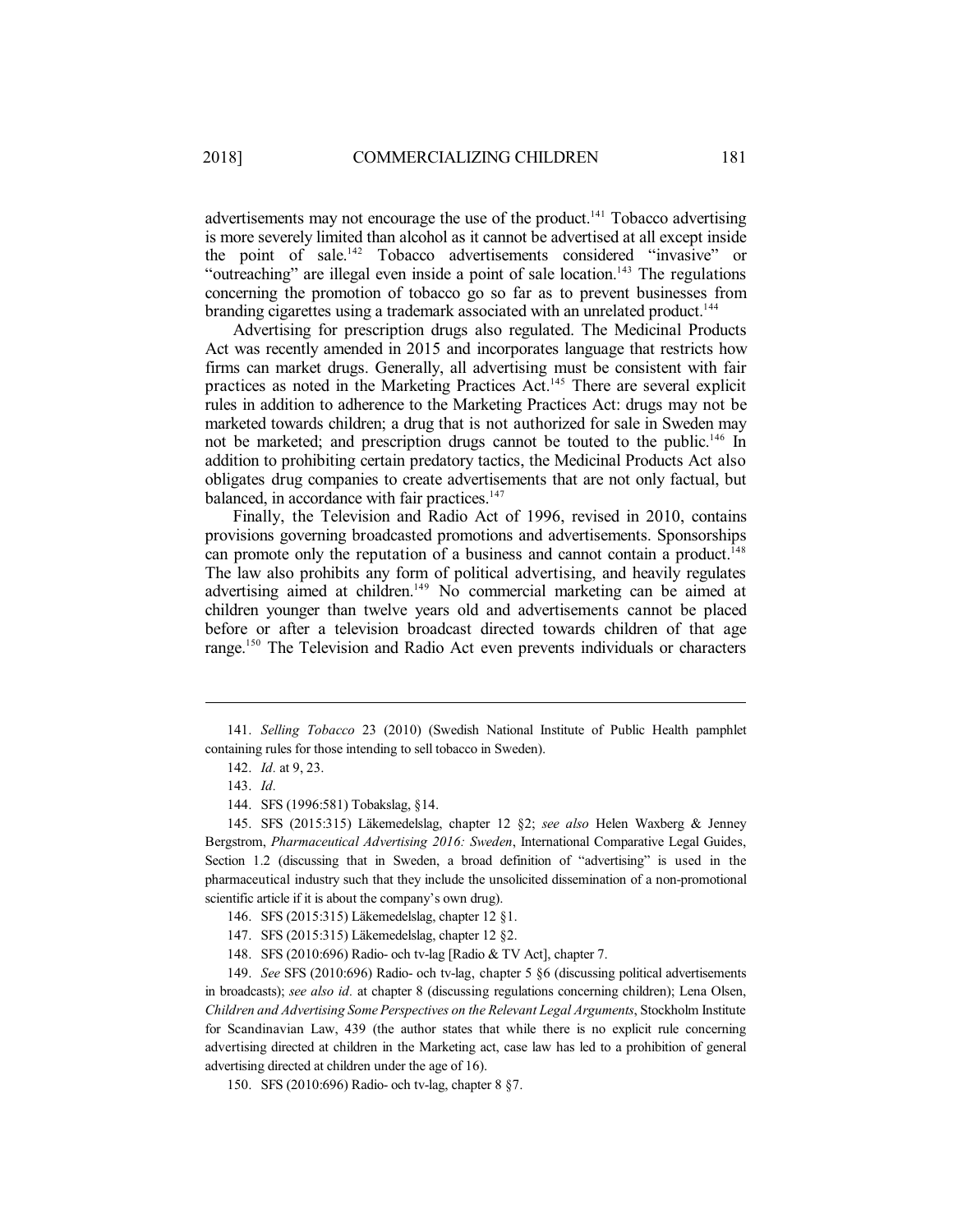that play a major role in children's programs from appearing in advertisements.<sup>151</sup>

## *B. Advertising Self-Regulation in Sweden*

Many countries such as the United States, the United Kingdom, France, and Spain administer advertising laws through self-regulating bodies.<sup>152</sup> Sweden had such a body named the Council on Business Practice, a nationwide self-regulatory group formed by commercial organizations, until 1970 when the council was abolished and replaced by the Swedish Consumer Agency.<sup>153</sup> Currently, the Swedish Consumer Agency (KOV), headed by the Consumer Ombudsman, regulates advertising among other market matters.<sup>154</sup> These offices hear complaints and, if needed, file cases in the Market Court, a specialized court that hears cases related to marketing and consumer legislation.<sup>155</sup> In addition to judicial intervention, both the Consumer Ombudsman and the Swedish Consumer Agency conduct research and propose new regulations for the Swedish Parliament to consider.<sup>156</sup> The Consumer Ombudsman also provides guidelines

153. *Id.*; *cf.* FranziskaWeber, *TheLawand Economics of Enforcing European Consumer Law: A Comparative Analysis of Package Travel and Misleading Advertising* 184 (2016) (although selfregulation has been replaced for the most part, the relationship between government regulatory agencies and Swedish businesses is not completely one directional with the regulatory agency dictating orders to businesses); *see also* Mary Alice Shaver, *Sweden, in* THE GLOBAL ADVERTISING REGULATION HANDBOOK (Mary Alice Shaver & Soontae An eds., 2014) (explaining that due to Sweden's culture of compromise and consensus, the Consumer Ombudsman tries to resolve complaints by communicating directly with a business, only going to court as a last resort); *see also* Boddewyn, *supra* note 152 (the Consumer Ombudsman also hears complaints from businesses).

154. *About the Ombudsman for Children in Sweden,* Barnombudsmannen, https://www. barnombudsmannen.se/om-webbplatsen/english/[https://perma.cc/Y49D-ECVY](The Ombudsman for Children hear complaints on all matters related to children, presumably including in advertising).

155. Shaver, *supra* note 153, at 101; *butsee* Erik Ullberg, *Sweden: New Swedish Court System And Powers To The Swedish Consumer Ombudsman*, GALA, Feb. 20, 2017, http://www.mondaq. com/x/569946/Patent/New+Swedish+Court+System+And+Powers+To+The+Swedish+Consumer+ Ombudsman"%20/h [https://perma.cc/H9Z3-WWGL**]** (As of September 1, 2016, the Swedish Market Court was replaced by the Patent and Market Court. The new court will be the court of first instance for cases that were previously fileable in general courts, general administrative courts, the Court of Patent Appeals, and the Market Court. One of the significant changes because of the new court is that while the Swedish Market Court had the first and last say on cases under the Market Practices Act that do not involve damages, the new system now has a Patent and Market Court of Appeals where a loser of an initial trial can hope for a better verdict.); Peter Rindforth, Sweden: Practice Update, 214 (2017).

156. Boddewyn, *supra* note 152, at 142-43, 145 (the office of the Consumer Ombudsman was

<sup>151.</sup> SFS (2010:696) Radio- och tv-lag, chapter 8 §8.

<sup>152.</sup> *See* Jean J. Boddewyn, *The Swedish ConsumerOmbudsman System and Advertising Self-Regulation*, 19 J. CONSUMER AFFAIRS 140 (1985) (discussing the decline of advertising selfregulation in Sweden as the government Consumer Ombudsman system was developed).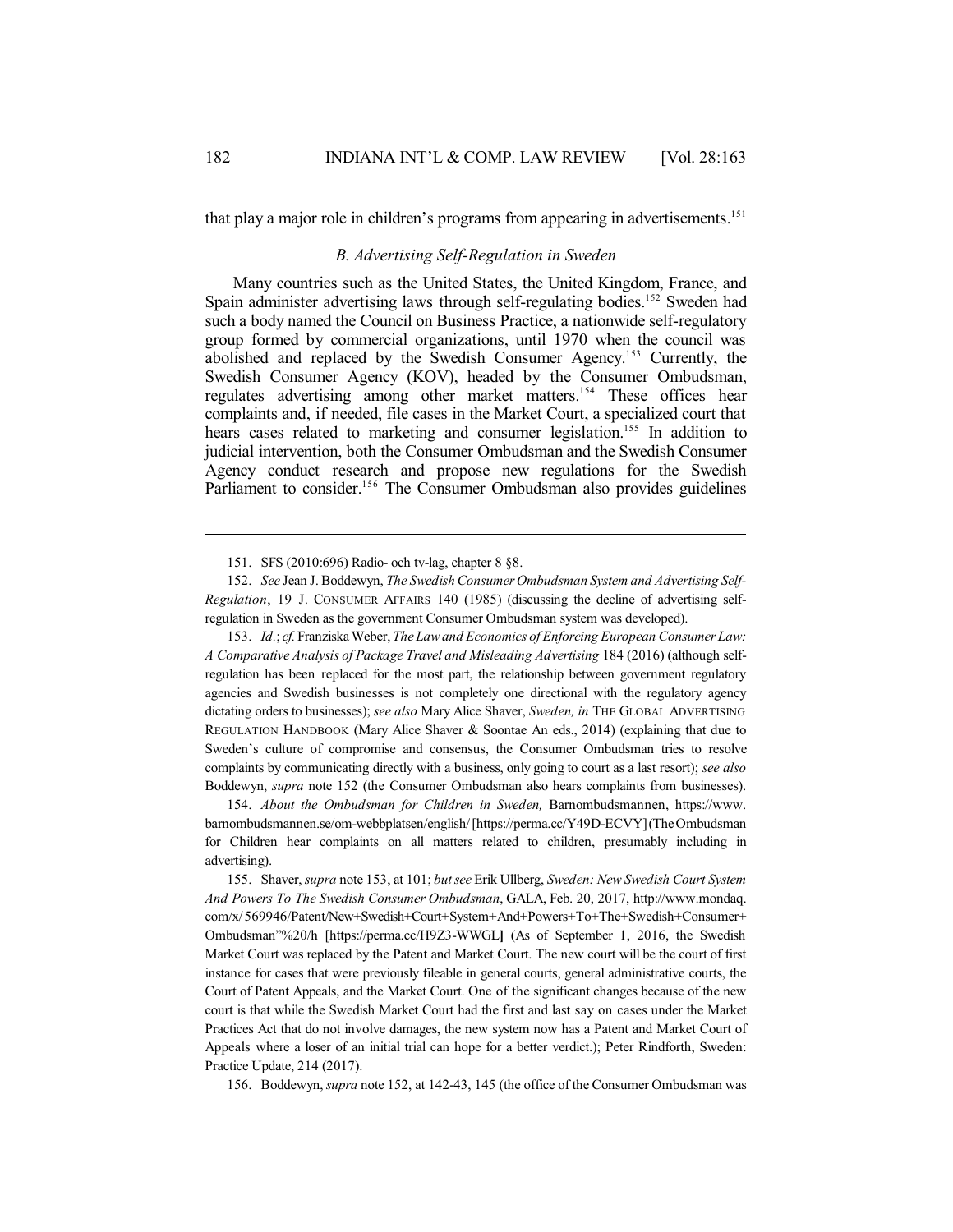to business organizations about how to best adhere to current advertising law.<sup>157</sup> The Medical Products Agency (Lakemedelsverket, hereafter MPA) is another government organization that performs a role similar to the United States Food and Drug Administration. In addition to regulating drugs, the MPA also oversees the use of marketing in the medical industry. 158

Although the Council of Business Practices was dismantled and its functions taken over by government agencies in 1970, self-regulatory organizations still exist in Sweden. In 2009, the Association of Swedish Advertisers and the Confederation of Swedish Enterprise formed the Swedish Advertising Ombudsman (Reklamombudsmannen, hereafter RO), a self-regulatory organization. <sup>159</sup> Although the position is formally titled "ombudsman", this organization is not related to a government agency and does not have the regulatory authority the Consumer Ombudsman does. The RO does accept complaints from consumers and only strongly suggests changes to advertisers who are seen as breaking the rules.<sup>160</sup>

There are also industry specific organizations that regulate advertising within their domain such as the Swedish Alcohol Suppliers' Scrutineer (Alkoholgranskningsmannen, AGM) which investigates breaches in the ethical rules of alcohol advertising and has the power to intervene when a business does not abide by them. <sup>161</sup> Other organizations include the Research Based Pharmaceutical Industry (Läkemedelsindustrins Informationsgranskningsman,

159. About RO, http://reklamombudsmannen.org/eng [https://perma.cc/99UJ-J2UD]; *See also* Franziska Weber, *The Law and Economics of Enforcing European Consumer Law: A Comparative Analysis of Package Travel and Misleading Advertising* 216 (2016); (the Association of Swedish Advertisers is made up of 600 Swedish organizations, including the top 20 advertising firms in Sweden that assesses complaints and rule whether guidelines created by the International Chamber of Commerce have been contravened. However, the association itself does not have the capacity to levy a fine or other punishment).

160. *See* Carlyle Farrell, Global Marketing: Practical Insights and International Analysis 274 (2015) (describing a case where the Advertising Ombudsman ruled that a charity calendar featuring flight attendants in lingerie produced by the Irish airline Ryanair was sexist. Ryanair spokesman Stephen McNamara responded, stating, "we will continue to support the right of our crew to take their clothes off to raise money for those who need it most").

merged with the National Board for Consumer Policies (KOV) in 1976. The ombudsman is on the council that governs the KOV but acts independently to file cases as a prosecutor in the Market Court).

<sup>157.</sup> *Id.* at 144.

<sup>158.</sup> *Scrutinizing Advertising,* https://lakemedelsverket.se/english/overview/About-MPA/ Activities/Medicines/Scrutinising-advertising/ [https://perma.cc/C3XV-DZUD]; RIR 2016:9 Safe and Effective Medicines—How Does Central Government Deal With the Influence of the Pharmaceutical Industry? 47, http://www.riksrevisionen.se/PageFiles/24574/RiR\_2016\_9\_Safe and effective medicines webb.pdf [https://perma.cc/C2ZF-B5VD].

<sup>161.</sup> About AGM, http://alkoholgranskningsmannen.se/en/about-agm/ [https://perma.cc/M73J-JTVV].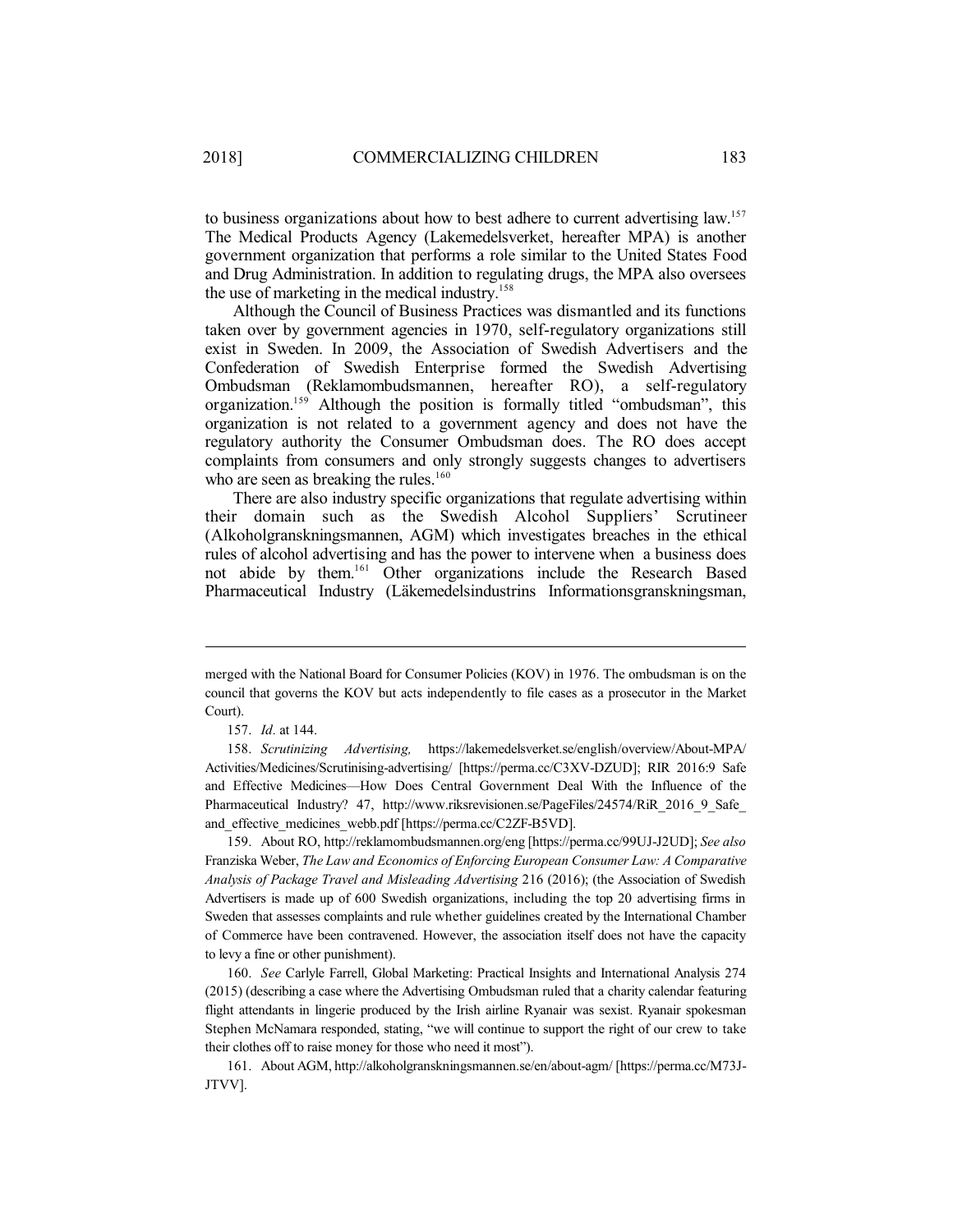LIF),<sup>162</sup> the Board of Direct Marketing (DM-Nämnden),<sup>163</sup> and the Ethics Council for Market Research (Etiska Rådet För Marknadsundersökningar, ERM). 164

### *C. Cultural Values and Other Sources that Influence Swedish Advertising Law*

What attitudes and values guide Swedish advertising law? Perhaps most important to understanding Swedish jurisprudence is the idea that Swedes see the law as a man-made instrument for social change. <sup>165</sup> One reason for this belief may be the influence of Scandinavian Legal Realism, a positivist, anti-metaphysical philosophy that attempts to explain the law in terms of facts.<sup>166</sup> Founded by Axel Hägerström and further refined by Karl Olivecrona, Vilhelm Lundstedt, and Alf Ross in the early  $20<sup>th</sup>$  century,<sup>167</sup> scholars generally credit Scandinavian Legal Realism with having a major impact on the Swedish legal and political system. 168

164. ERM, http://www.etiskaradet-erm.se/om-erm/ [https://perma.cc/99V5-4K4K].

165. Ole Lando, *Nordic Countries, a Legal Family? A Diagnosis and Prognosis*, 1 GLOBAL JURIST ADVANCES 1, 8 (2001); Johanna Niemi-Kiesiläinen, *Comparing Finland and Sweden: The Structure of Legal Argument*, *in* NORDIC LAW – BETWEEN TRADITION AND DYNAMISM 89, 92 (Jaako Husa, Kimmo Nuotio, and Heikki Pihlajamäki eds., 2007); *cf.* Johannes Lindvall & Bo Rothstein, *Sweden: The Fall of the Strong State*, 29 SCANDINAVIAN POL. STUD. 47 (2006) (discussing that while Swedish politics assumed that social change could be attained by the state, this widely accepted ideology has decayed in the decades following 1980).

166. KARL OLIVECRONA, LAW AS FACT (1939); AXEL HÄGERSTRÖM, INQUIRIES INTO THE NATURE OF LAW AND MORALS (Karl Olivecrona trans., 1953).

167. Toni Malminen, *So You Thought Transplanting Law is Easy?*, *in* NORDIC LAW – BETWEEN TRADITION AND DYNAMISM 75, 77 (Jaako Husa, Kimmo Nuotio, and Heikki Pihlajamäki eds., 2007).

168. *Id.* at 82 ("Instead of religious and moral fundamentalism, political *status quo*, and legal conservatism, the legal realists sought to defend the instrumental nature of law and progressive social policy"); *see also* Ellen Margrethe Basse & Jørgen Dalberg-Larsen, *The Danish Legal System*, *in* LEGAL SYSTEMS AND WIND ENERGY: A COMPARATIVE PERSPECTIVE 61, 66 (Helle Tegner Anker, Birgitte Egelund Olsen, and Anita Rønne eds., 2008) (discussing how Alf Ross's interpretation of legal positivism has influenced the Nordic countries of Norway, Sweden, and Denmark to become more pragmatic); Jes Bjarup, *The Philosophy of Scandinavian Legal Realism*, 18 RATIO JURIS 1, 14 (2005) (suggesting that implications of the moral nihilism present in Scandinavian Legal Realism can lead lawyers to "behave as social engineers knowing how to operate the legal machinery while failing to address its merit or demerit in terms of the proper ends to be pursued by human beings as responsible persons and free agents "); *but see* Frederick Schauer & Virginia J. Wise, *Legal Positivism as Legal Information*, 82 CORNELL L.REV. 1080, 1081 (1997) (implying that Scandinavian realism is a dead philosophy. "Unlike Scandinavian Realism, historicism, and numerous other legal theories surviving only in the museums of jurisprudential

<sup>162.</sup> Helen Waxberg & Jenny Bergstrom, *Sweden: Pharmaceutical Advertising 2016,* ICLG, June 14, 2016, https://iclg.com/practice-areas/pharmaceutical-advertising/pharmaceuticaladvertising-2016/sweden [https://perma.cc/V53T-A5Y5].

<sup>163.</sup> DM Committee, http://dm-namnden.org/om-dm-namnden/ [https://perma.cc/4WD4- 5PLR].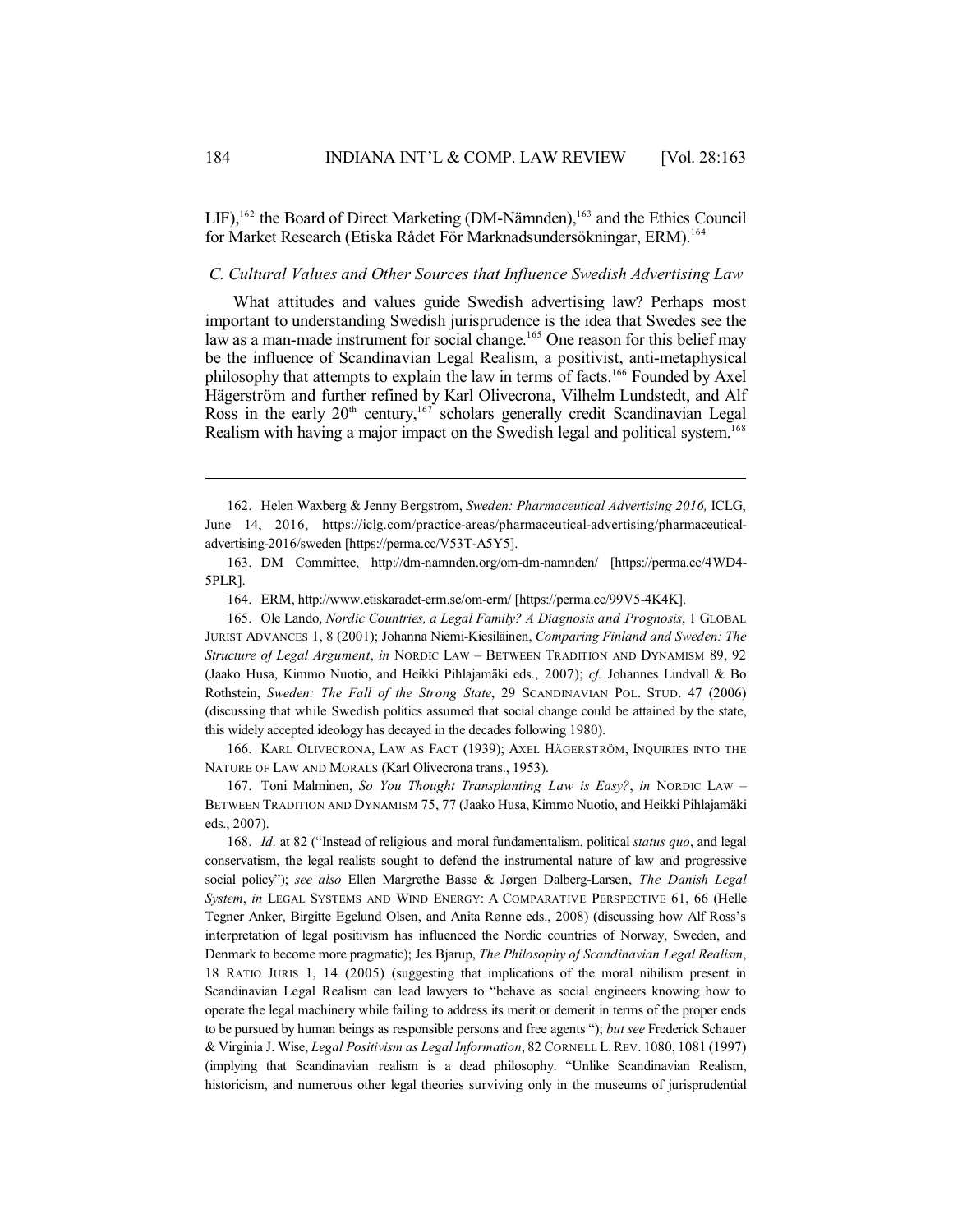One aspect of Scandinavian Realism is the rejection of moral absolutism and the notion of "rights." <sup>169</sup> The rejection of "rights" creates an overarching conviction within the Scandinavian Realists that a right should not obstruct legal reform.<sup>170</sup> That Swedish Realism had an impact on political discourse in Sweden can be evidenced by the acceptance of its ideas by the Swedish Social Democratic Party, the single most successful political party in Sweden's modern history. 171 Lundstedt, who was also a Swedish Social Democratic Party legislator in parliament, and other prominent Swedish Social Democrats, used concepts found in Swedish Legal Realism to support their policies.<sup>172</sup>

Of course, Swedish society was not one-sidedly transformed by a political party and a circle of intellectual elites; the success of the Social Democrats had as much to do with their clever incorporation of Swedish myths, ideals, and values.<sup>173</sup> Examining the Swedish ethos can elucidate an explanation of Sweden's approach to policies, including advertising laws. For example, the Swedish legal system is known for its emphasis on pragmatism, compromise, and collective

170. Toni Malminen, *So You Thought Transplanting Law is Easy?*, *in* NORDIC LAW – BETWEEN TRADITION AND DYNAMISM 75, 80 (Jaako Husa, Kimmo Nuotio, and Heikki Pihlajamäki eds., 2007).

171. BO ROTHSTEIN, THE SOCIAL DEMOCRATIC STATE: THE SWEDISH MODEL AND THE BUREAUCRATIC PROBLEM OF SOCIAL REFORMS 3 (1996).

172. *See id*. at 80, 81 ("Vilhelm Lundstedt, to take on example, defined rights as products of legal machinery. . . This analysis turned legal terminology upside down. Ownership was no longer an obstacle to, for instance, tax law reform or expropriation, because ownership is basically what the state says it is"); *see also* Björn Wittrock, *The Making of Sweden*, *in* NORDIC PATHS TO MODERNITY 89, 98-99 (Jóhann Páll Árnason & Björn Wittrock eds., 2012) (The impact the Scandinavian Legal Realists had on Social Democrats cannot be understated because of the supremacy of the party for most of modern Swedish history. "It is no exaggeration to say that the Swedish political scene has been dominated by social democracy for the past eighty-six years . . . Since at least the mid-1960s, the Social Democrats also enjoyed what might be termed a social hegemony in the sense that the party not only represented large parts of society, it also shaped a society in its own image and created a logic of needs and demands in terms of both employment and public consumption patterns that made it difficult for any political opposition to challenge its policies without alienating large sections of the population").

173. NinaWitoszek, *MoralCommuunity and theCrisis of the Enlightenment*, *in*CULTURE AND CRISIS: THE CASE OF GERMANY AND SWEDEN 48, 57 (Nina Witoszek & Lars Trägårdh eds., 2002).

archaeology, legal positivism is still with us").

<sup>169.</sup> Geoffrey MacCormack, *Scandinavian Realism*, 11 JURIDICAL REV. 33, 34 (1970) ("Hägerström maintained that any attempt to find facts with which the rights duties of a modern legal system could be identified must end in failure. On the other hand people did talk about rights and duties as though they were real entities possessed of an objective existence. The only conclusion possible was that they meant by rights and duties, mysterious, supernatural powers and bonds"); *see also* Gregory S. Alexander, C*omparing the Two Legal Realisms--American and Scandinavian*, 50 AM. J. COMP. L. 131, 149-160 (2002) (discussing the critique of rights, including property, made by Hägerström, Lundstedt, and Olivecrona).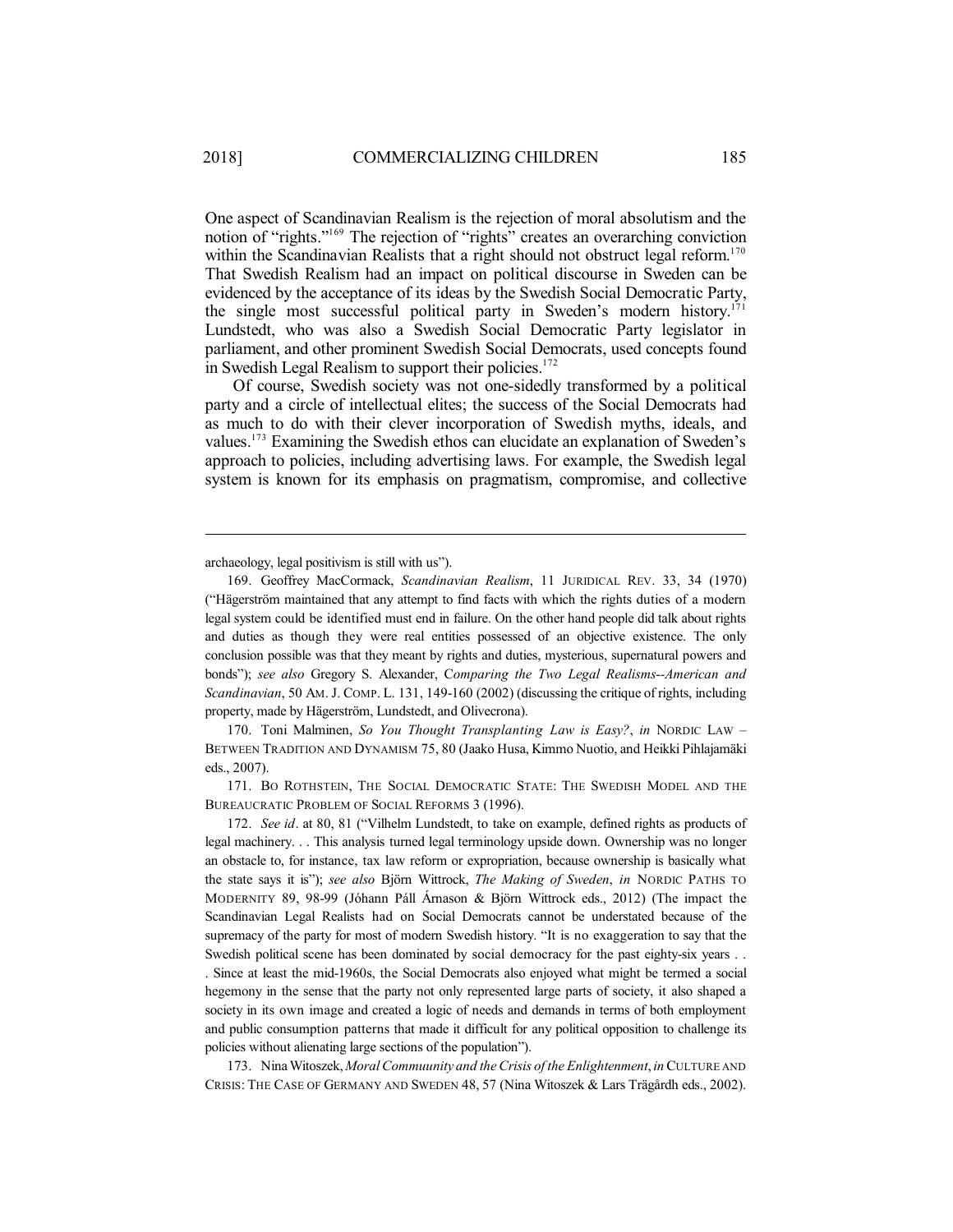decision making. <sup>174</sup> The Swedish Social Democrats crafted a new ideology, known as *folkhem* (the people's home), in the late 1920s to gain support and unite the country. <sup>175</sup> According to Nina Witoszek, associate professor at Oslo University and Fellow at Mansfield College, the *folkhem* narrative integrated Swedish enlightenment ideals of rationality and a scientific worldview, while also accepting values such as compromise, reconciliation, and adaptation. 176

Another clue to understanding the Swedish legal system lies in the high levels of social trust found in Sweden. <sup>177</sup> Sweden ranks among the highest in the Organization for Economic Cooperation and Development (OECD) in trusting public institutions such as the legal system, political system, and police force.<sup>178</sup> Social trust is positively correlated with better working democratic institutions, less crime, and less corruption. <sup>179</sup> Looking from the opposite perspective, preliminary findings by Bo Rothstein, a Swedish political scientist at Oxford, suggests that the quality of political institutions is causally related to levels of social trust in a country.<sup>180</sup> The claim seems to be true at face value as Sweden ranked third on the Economic Intelligence Unit's democracy index and the fourth least corrupt country by Transparency International. <sup>181</sup> The backdrop of citizens confident in political institutions conjoined with a pragmatic democratic government that policies regulating advertising to children are enacted.

176. Witoszek, *supra* note 173, at 58; *see also* Bo Stråth, *Nordic Modernity: Origins, Trajectories, Perspectives*, *in* NORDIC PATHS TO MODERNITY 25 (Jóhann Páll Árnason & Björn Wittrock eds., 2012) (discussing the development of the social-democratic breakthrough in the 1930s).

177. BO ROTHSTEIN, SOCIAL TRAPS AND THE PROBLEM OF TRUST 88 (Cambridge University Press, 2005) ("[W]e know that Sweden, together with the other Scandinavian countries, are the most high-trust societies").

178. OECD, *How's Life? 2015: Measuring Well-being* 126-28 (2015) (figures 3.13 & 3.14 showing high levels of interpersonal trust and trust in public institutions in Sweden, respectively).

179. *See* ROBERT PUTNAM, MAKING DEMOCRACY WORK: CIVIC TRADITIONS IN MODERN ITALY (1993) (for a democracy to be successful, there needs to be a level of social trust); *see also* Sonja Zmerli & Ken Newton, *Social Trust and Attitudes Toward Democracy*, 72 PUB. OPINION Q. 706 (2008) (finding that there is a statistically significant association between generalized social trust, confidence in government institutions, and satisfaction with democracy); Christian Bjørnskov, *Social Capital, Political Competition, and Corruption* (Aarhus School of Business, Working Paper 03-13, 2003)*.*

180. BO ROTHSTEIN, THE QUALITY OF GOVERNMENT: CORRUPTION, SOCIAL TRUST, AND INEQUALITY IN INTERNATIONAL PERSPECTIVE (University of Chicago Press, 2011).

181. Democracy Index 2016, http://www.eiu.com/topic/democracy-index [https://perma.cc/ AZ9T-FA54]; Sweden Corruption Rank, https://tradingeconomics.com/sweden/corruption-rank [https://perma.cc/64L9-FY2S].

<sup>174.</sup> Basse & Dalberg-Larsen, *supra* note 168, at 66 ("An attempt to identify some of the important general characteristics of Scandinavian law would point to its pragmatic, practical and realistic conception of law"); Shaver, *supra* note 153, at 36.

<sup>175.</sup> Seppo Hentiä, *The Origins of the Folkhem Ideology in Swedish Social Democracy*, 3 SCAND. J. HIST. 323 (1978).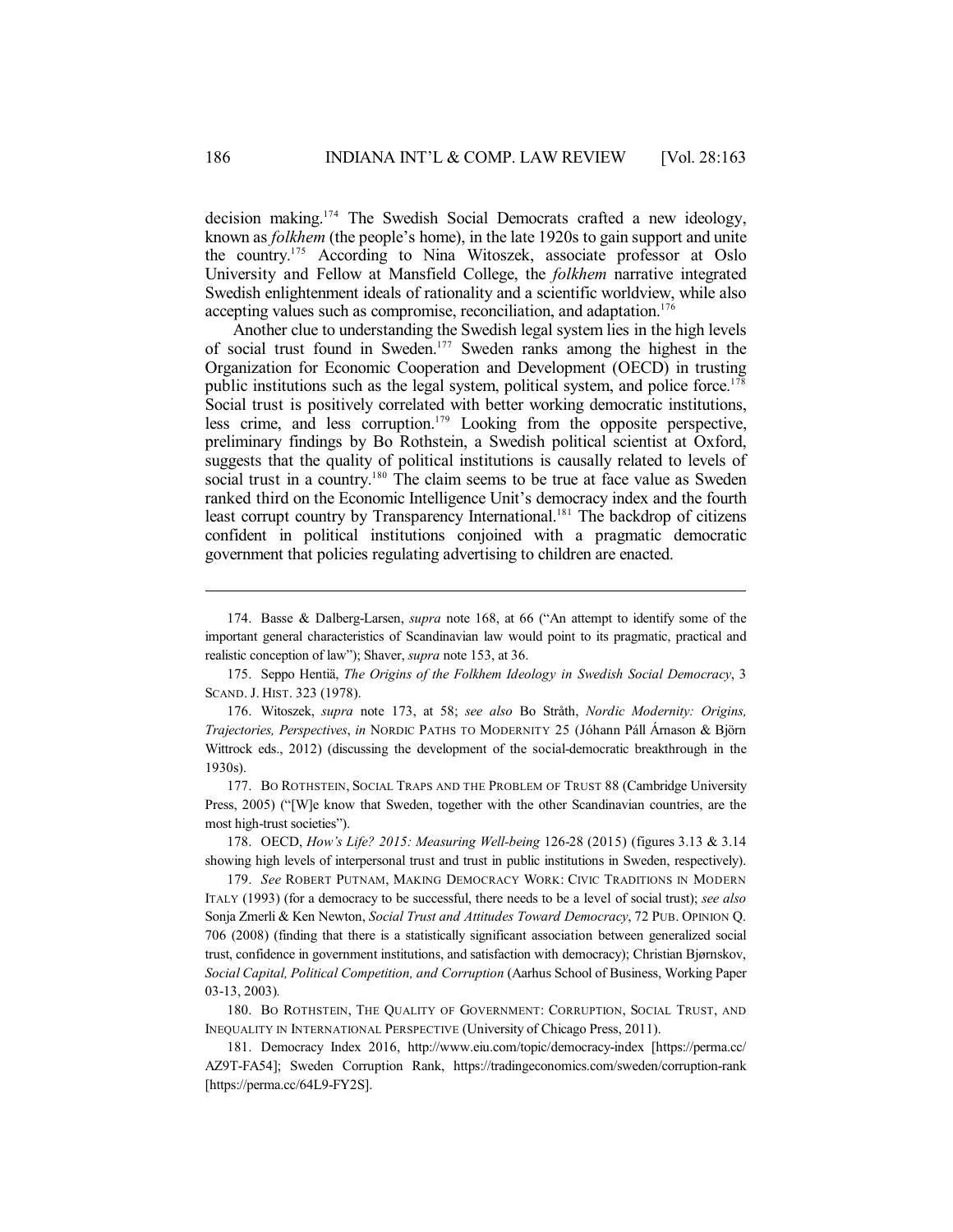Swedes put an extreme emphasis on individualism and autonomy.<sup>182</sup> According to Michael Funke, in his 2011 Uppsala University essay, consumer activists and established intellectuals in Sweden had already been debating the effects of advertising since the  $1940s$ .<sup>183</sup> By the time the radical-left gained power in 1970, advertising had been severely criticized in the public sphere as increasing the price of products and more importantly, lacking relevant consumer information.<sup>184</sup> The Marketing Act can be seen as a reflection of the Swedish dedication to autonomy because it protects consumers' decision making abilities by banning misleading advertising.<sup>185</sup>

Despite Sweden's radical commitment to individualism and autonomy, children are still seen as vulnerable and in need of protection in Sweden. 186

184. *See id.* at 97-98.

185. *Cf.* M. Neil Browne & Lauren Biksacky, *The Significance of the Distinction Between Children and Adults for Consumer Protection*, 25 LOY. CONSUMER L. REV. 185 (2013) (contrary to the United States where the fully autonomous adult is expected to independently find relevant consumer information, Sweden's idea of autonomy includes government involvement to level the information playing field); *see also* Berggren & Trägårdh, *supra* 182, at 21 ("The central axis around which the Nordic social contract is formed is the alliance between state and individual, what we call "statist individualism." Here an emphasis on individual autonomy coincides with a positive view of the state as an ally of not only weaker and more vulnerable citizens, but the citizenry at large. This is coupled with a negative view of unequal power relations between individuals in general and hierarchical institutions in particular, such as the traditional patriarchal family and demeaning charitable organizations in civil society"); *see also* Filip Wijkström, *Changing Focus or Changing Role? The Swedish Nonprofit Sector in the New Millennium*, *in* STRATEGY MIX FOR NONPROFIT ORGANISATIONS 15, 18-19 (Annette Zimmer & Christina Stecker eds., 2004) (discussing the Swedish disdain for charity services).

186. *See* Henrik Berggren & Lars Trägårdh, Pippi Longstocking, *The Autonomous Child and the Moral Logic of the Swedish Welfare State*, *in* SWEDISH MODERNISM: ARCHITECTURE, CONSUMPTION AND THE WELFARE STATE 10 (Helena Mattsson & Sven-Olov Wallenstein eds., 2010) (discussing the paradox of a strong state that values radical individualism that is at odds with an inherent value of youth in Sweden); *see also* Brian M. Young, Anne De Bruin and Lynne Eagle, *Attitudes of Parents Toward Advertising to Children in the UK, Sweden, and New Zealand*, 19 J. MARKETING MGMT. 475, 485 table 6 (2003) (shows that the majority of surveyed Swedes saw children as innocent; 64 saw children as innocent, 24 saw children as capable, and 11 were unsure);

<sup>182.</sup> Henrik Berggren &Lars Trägårdh, *Social Trust and Radical Individualism: The Paradox at the Heart of Nordic Capitalism*, *in* NORDIC WAY 13, 14, 16 (2010). The apparent contradiction between extensive regulations and an emphasis on autonomy is best understood through an appreciation of the Nordic repugnance for the effects of ignoring the lottery of birth. When Nordic cultures use state action to move toward equal opportunity, they do so in a vigorous effort to create a level playing field so that the fruits of individualism are more fair. ANU PARTANEN, THE NORDIC THEORY OF EVERYTHING (2016).

<sup>183.</sup> Michael Funke, *Swedish Business and the Political Radicalism of the 1960s: The Case ofAdvertising*, *in* AKTÖRER OCH MARKNADER IOMVANDLING:STUDIERIFÖRETAGANDETS HISTORIA TILLÄGNADE KERSTI ULLENHAG 103 (Lars Fälting, Mats Larsson, Tom Peterson & Karin Ågren eds., 2011).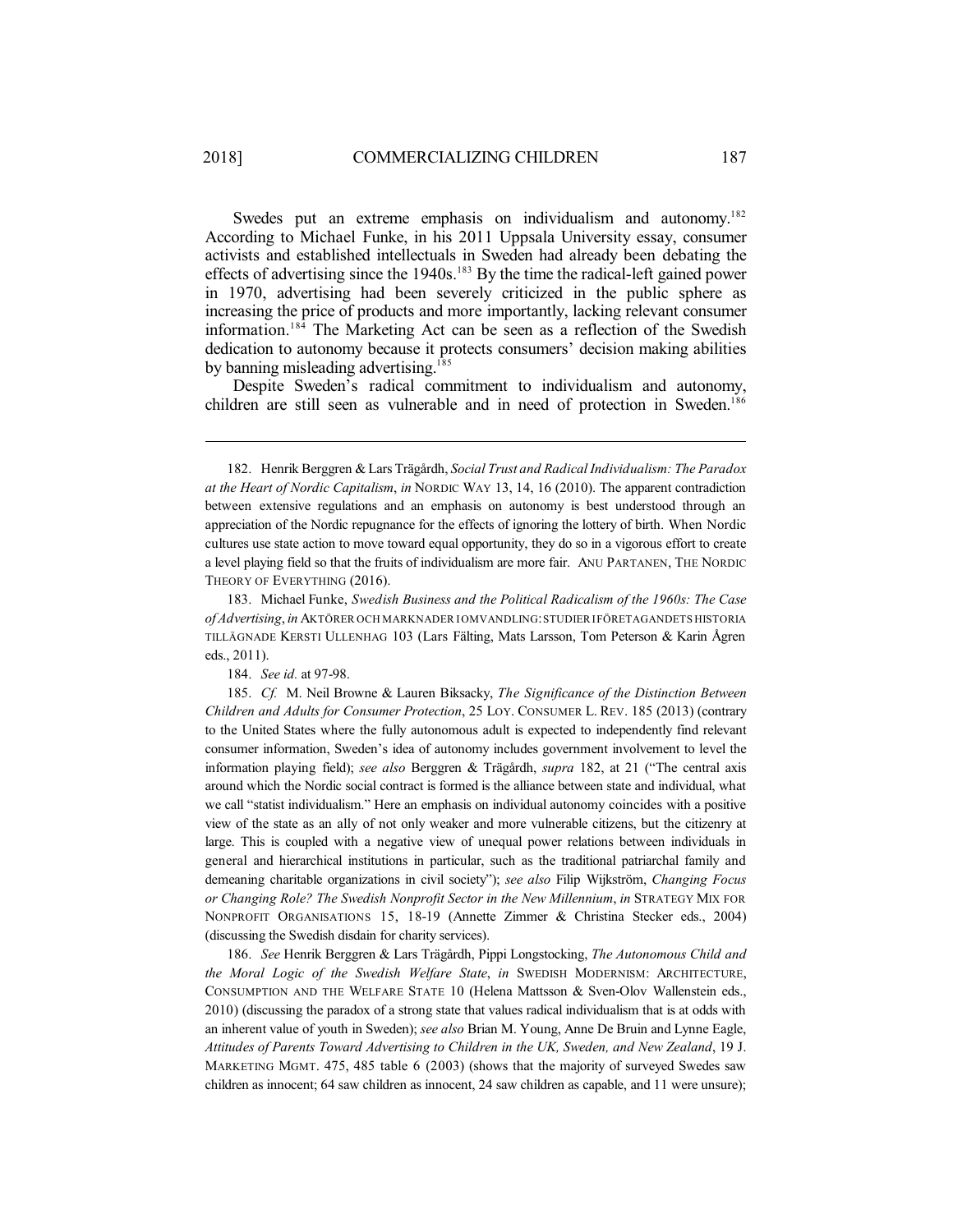Sweden was the first nation to forbid corporal punishment against children.<sup>187</sup> Sweden was also the first Western nation to ratify the United Nations Convention on the Rights of the Child (UNCRC). <sup>188</sup> Sweden's commitment to children is cemented by the fact that it is one of the largest core donors to the United Nations Children's Fund. <sup>189</sup> The preparatory legislative material for the original Radio and Television Act of 1996 include studies that endorse the view that children are especially vulnerable to manipulation from television advertising.<sup>190</sup>

Lastly, Swedish advertising regulation is also a product of international

*see also id.* at 486 ("In Sweden, as contrasted with the UK, there is a greater tendency to view children as in need of protection from advertising, marketing, and commercial life in general").

187. Joan E. Durrant, *The Swedish Ban on Corporal Punishment: Its History and Effects*, *in* FAMILY VIOLENCE AGAINST CHILDREN: A CHALLENGE FOR SOCIETY 19-25 (1996); *see also* Jonas Freden, *First Ban on Smacking Children*, Sweden, Dec. 14, 2015, https://sweden.se/society/ smacking-banned-since-1979/ (quoting the professor of public health Staffan Janson discussing the bill that outlawed corporal punishment "When parliament voted on the issue in 1979, two-third of parents were already in favour of a legal injunction").

188. *See* United Nations Treaty Collection Chapter IV: Human Rights, https://treaties.un.org/ Pages/ViewDetails.aspx?src=TREATY&mtdsg\_no=IV-11&chapter=4&lang=en (showing a list of countries that have ratified the UNCRC. Sweden is the 9th country to ratify the UNCRC, but it is the first Western country to do so. The United States has yet to ratify the treaty) [https://perma.cc/W483-EMD7]; *butsee*LAURA CARLSON,THE FUNDAMENTALS OF SWEDISH LAW: A GUIDE FOR FOREIGN LAWYERS AND STUDENTS 213 (2012) ("Sweden has signed the United Nation's Convention on the Rights of the Child, but as not yet enacted it as legislation nor transformed it as required under dualism for it to become Swedish law. Thus [,] the Convention on the Rights of the Child is binding for Sweden as between signatory countries, but individuals cannot directly assert rights under it. This not to say that the UNCRC has not affected Swedish law").

For context, the UNCRC is the "world's most comprehensive framework for the protection of children's rights" and the US, which has not signed it, is behind most other developed countries who have signed it on key child welfare indicators. Karen Attiah, *Why won't the U.S. ratify the U.N.'s child rights treaty?*, WASH. POST, Nov. 21, 2014, https://www.washingtonpost.com/blogs/ post-partisan/wp/2014/11/21/why-wont-the-u-s-ratify-the-u-n-s-child-rights-treaty/?utm\_ term=.8571c4bc2238 **[**https://perma.cc/68Z3-RT8A].

189. Stefan Löfven, *Children Come First*, Nov. 20, 2014, updated May 17, 2015, http://www. government.se/opinion-pieces/2014/11/children-come-first---in-sweden-and-around-the-world/ **[**https://perma.cc/W94F-XNTS].

190. *See* KOVS 1994/95:8, *Children and Television Advertising: A Critical Study of International Research Concerning the Effects of TV-Commercials on Children* 3 ("The reason for the ban [of advertising directed at children in television programming] is not hard to understand. Children are children; they are trusting and naive. The techniques at the disposal of TV advertising carry considerable impact. The gripping sequences of images in TV commercials reach large numbers of children at the same time and so can create a stronger pressure to buy"); *see also* Nordic Council, *Consumer Protection Requirements for Television Advertising to Children and Youth: Conclusions from a Nordic Seminar* (David Fisher trans., 1989) (thisreport summarized the various proposals on advertising that were generated in regard to the legislated commercialization of Swedish TV in 1991).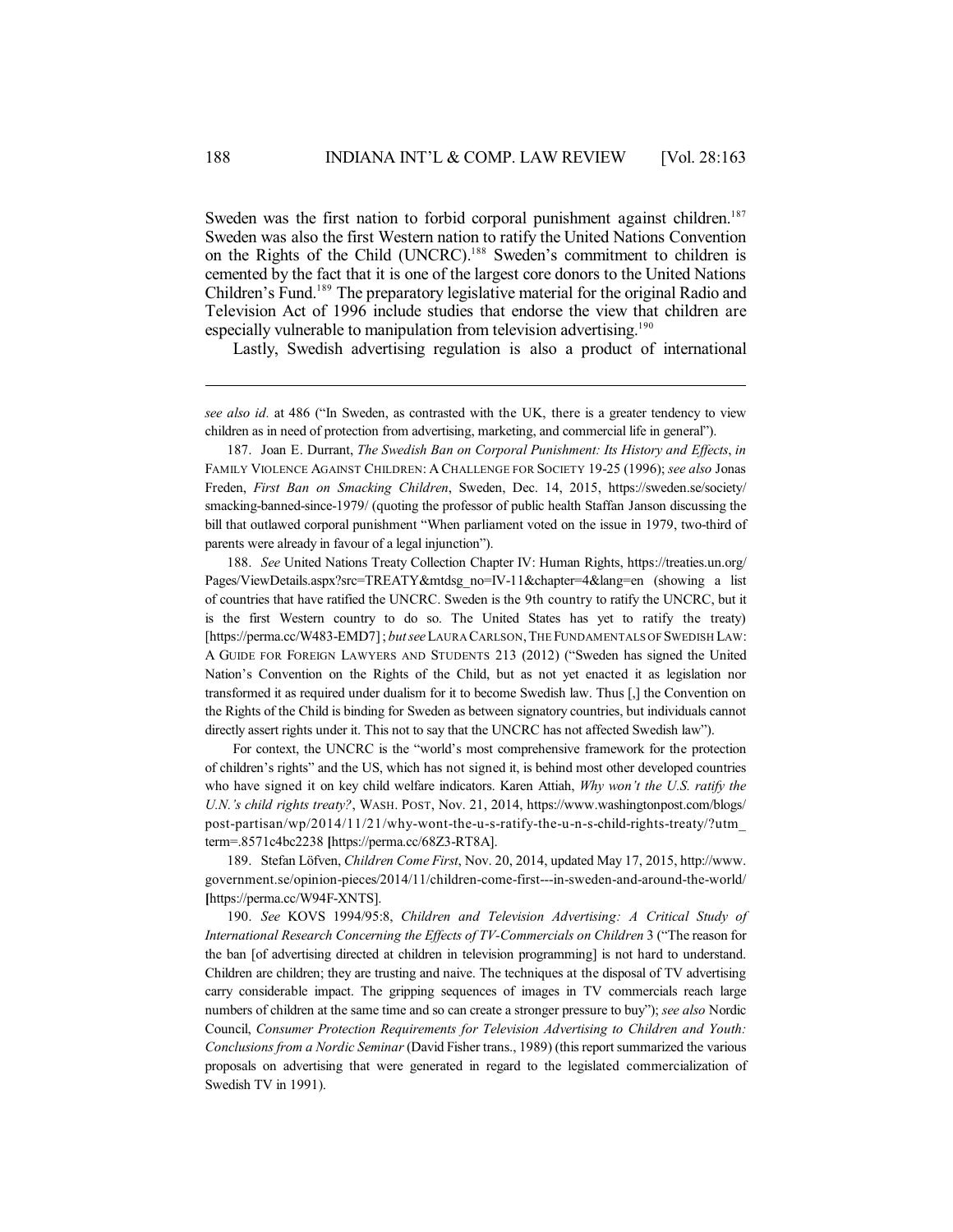influence such as the European Union, the United Nations, international private organizations like the International Chamber of Commerce (ICC), and even the administrative decisions of other countries. EU influence can be both helpful and detrimental to the strengthening of advertising regulations. For example, Section 4 of the Market Practices Act contains an annex to the European Parliament Directive 2005/29/EC. This directive was passed by the EU in an attempt to standardize the meaning of unfair business practices throughout its borders to prevent confusion.<sup>191</sup> On the other hand, even though advertising directed at children is by law prohibited on Swedish television, such restrictions do not apply to satellite media channels, such as television programs broadcasted from the United Kingdom.<sup>192</sup> Since the UK does not have laws concerning child-directed advertising as Sweden, Swedish children will be exposed to marketing in television when they watch UK broadcasts.<sup>193</sup>

When it comes to the private advertising regulation, the Swedish Advertising Ombudsman takes its cue from the ICC much like the Spanish Autocontrol. 194 The Swedish Advertising Ombudsman is also part of the European Advertising Standards Alliance (EASA). <sup>195</sup> The EASA is a network of forty-one organizations that represent advertising standards from twenty-seven different countries.<sup>196</sup> These interconnected and wide spanning institutions devote resources to promoting not just high advertising standards, but also push for self-regulation over public regulation. 197

191. *Supra* Marknadsföringslagen at §4 (stating that definitions of what constitute misleading commercial practices are taken directly from Directive 2005/29/EC of the European Parliament and the Council); *see also* Directive 2005/29/EC of the European Parliament and of the Council of 11 May 2005, §5 ("In the absence of uniform rules at Community level, obstacles to the free movement of services and goods across borders or the freedom of establishment… should be eliminated. These obstacles can only be eliminated by establishing uniform rules at Community level which establish a high level of consumer protection and by clarifying certain legal concepts at Community level to the extent necessary for the proper functioning of the internal market and to meet the requirement of legal certainty").

192. *See* HAMMAD AQIL & ASIM IQBAL, THE DILEMMA OF CHILDREN'S ADVERTISEMENT ON TELEVISION IN SWEDEN (2011) (discussing the effects of the "Television without Frontiers" Directive issued by the EU. The directive prevents countries from muzzling the television broadcasts emitted from other countries).

193. *Id.* at 40 (The authors provide statistics that show that satellite channels are watched more than Swedish public channels.).

194. *Supra* note 132; *see also supra*, section VI.

195. *About EASA: Europe*, http://www.easa-alliance.org/members/europe (list of EASA members) [https://perma.cc/5CHV-36S2].

196. *Id.*

197. *About EASA: What We Do*, http://www.easa-alliance.org/about-easa/what-we-do **[**https://perma.cc/3AHC-L6PW].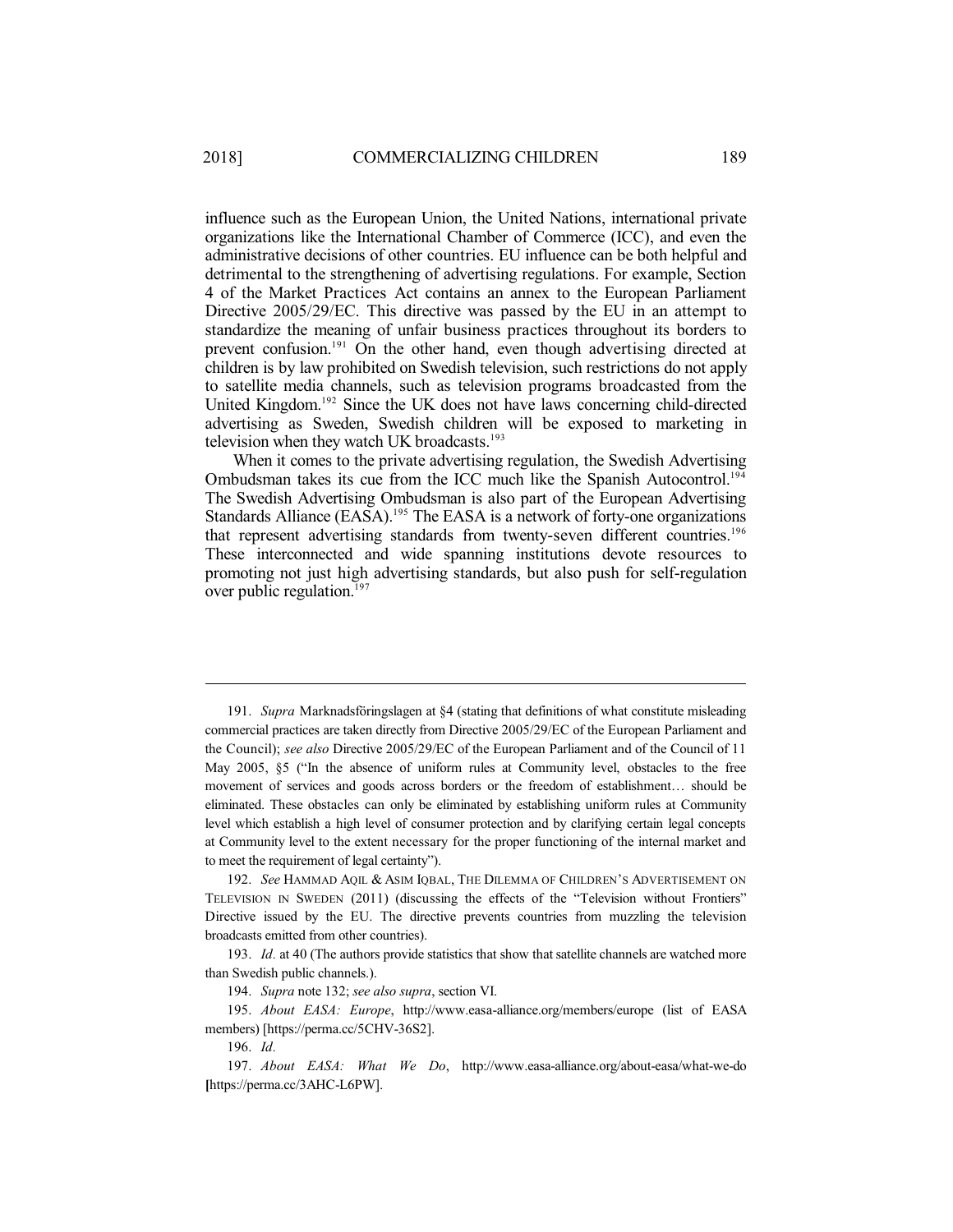#### VI. COMPARING THE EUROPEAN EXPERIENCE WITH REGULATING ADVERTISING TO CHILDREN WITH THAT OF THE UNITED STATES

The regulation of advertising to children in the United States is starkly different from that in France, Spain and Sweden. In the United States, the governmental bodies with the greatest potential to regulate advertising directed toward children are the Federal Communications Commission ("FCC") and the Federal Trade Commission ("FTC"). Unfortunately, despite a longstanding awareness on the part of these agencies of the dangers of advertising to children, 198 the history of advertising regulations demonstrates a reluctance on the part of both of these agencies to aggressively regulate such advertising.<sup>199</sup>

The power of the FCC to regulate comes from the Communications Act of 1934, which requires that television be regulated for the "public convenience, interest, or necessity." <sup>200</sup> Congress further directed the FCC to regulate advertising to children with the passage of the Children's Television Act of  $1990$ ,<sup>201</sup> which (1) mandates that the FCC establish standards for broadcasters regarding the amount of children's television programming aired and (2) requires broadcasters to limit the amount of commercial time aired during children's television programs to 10.5 minutes per hour or less on weekends and 12 minutes per hour or less on weekdays.<sup>202</sup> Despite how strong this mandate sounds, however, in 1996, the FCC Task Force found that the passage of this act had led to very few changes in regulation of advertising directed toward children. 203

In the 1980s, under pressure from consumer action groups, such as Action for Children's Television ("ACT"), the FCC had begun to investigate advertising to children. However, in its subsequent report, the FCC stated that there was "no basis in the record to apply a national mandatory quota for children's programming." 204

ACT subsequently decided to challenge the FCC's position in the case of

202. 47 U.S.C. §§303a(a)-(b) (2006).

<sup>198.</sup> Tracy Westen, *Government Regulation of Food Marketing to Children: The Federal Trade Commission and the Kid-Vid Controversy*, 39 LOY. L.A. L. REV. 79, 80-81 (2006) (noting that by 1977, the FTC knew that children saw at least 20,000 commercial television ads a year, and that the children could not distinguish between commercials and programs).

<sup>199.</sup> Gaylord A. Jentz, *Federal Regulation of Advertising: False Representations of Composition, Character, or Source and Deceptive Television Demonstrations*, 6 AM.BUS.L.J. 409, 411 (1968) (explaining the importance of caveat emptor in influencing US law.).

<sup>200.</sup> 47 U.S.C. § 307(a)

<sup>201.</sup> Children's Television Act of 1990, Pub. L. No. 101-437, 104 Stat. 996 (1990) (codified as amended in scattered sections of 47 U.S.C.).

<sup>203.</sup> *See* Federal Communications Commission, Policies and Rules Concerning Children's Television Programming, FCC 96-335 (1996), available at http://www.fcc.gov/Bureaus/Mass\_ Media/Orders/1996/fcc96335.htm.

<sup>204.</sup> Children's Television Programming & Advertising Practices, 96 F.C.C.2d 634, 656 (1984).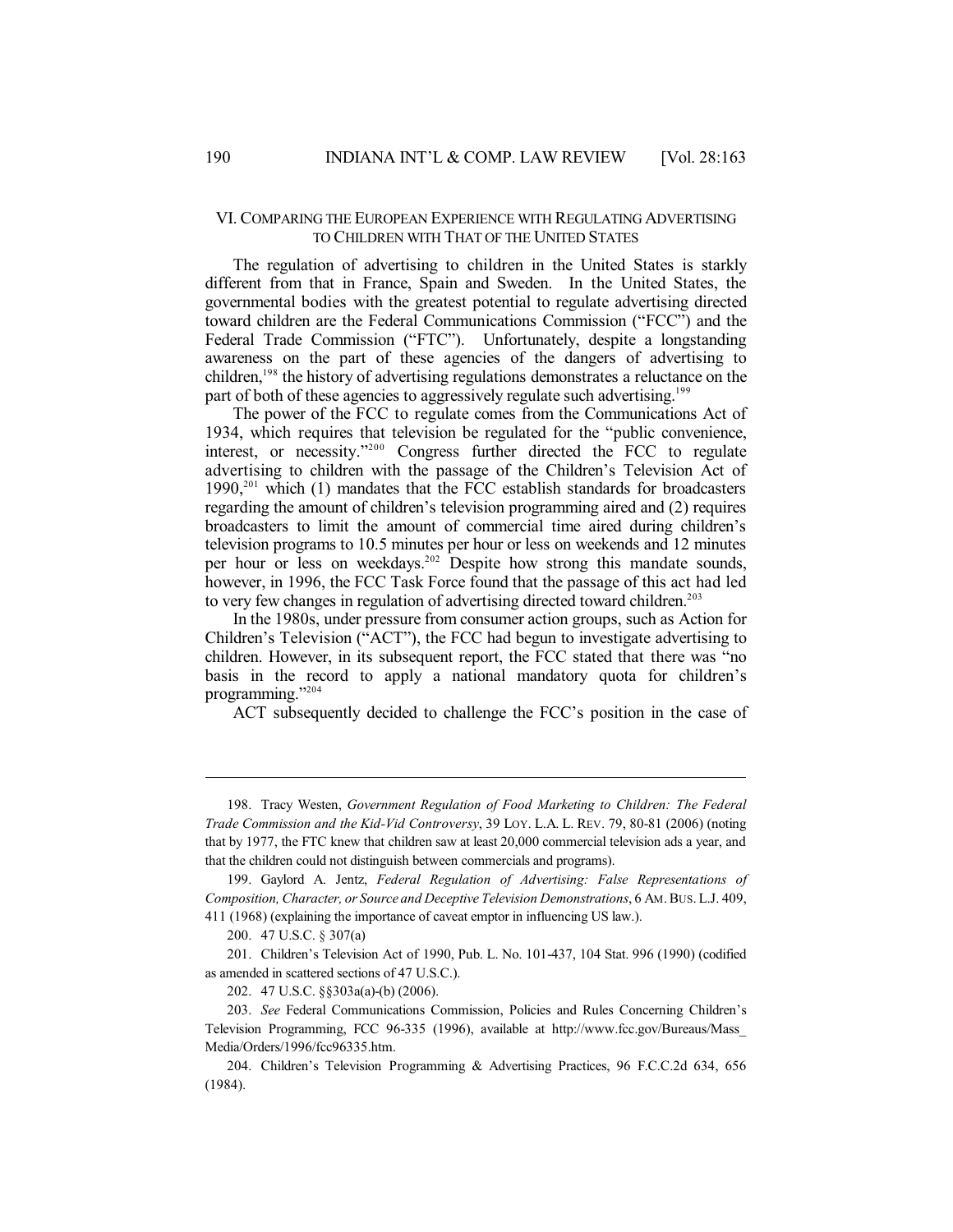*Action for Children's Television v. FCC* ("ACT I"). <sup>205</sup> The court decided to uphold the FCC's decision to deregulate children's television, effectively eliminating any enforceable regulations on advertising to children.<sup>206</sup> ACT again filed suit in 1987, challenging the deregulation decision of 1984.<sup>207</sup> Action for Children's Television v. FCC ("ACT II") reversed the FCC's earlier decision finding market forces effectively regulated children's television. <sup>208</sup> The ultimate result of this litigation, however, was the largely ineffective Children's Television Act of 1990,<sup>209</sup> described above, thereby effectively leaving regulation of children's advertising to the FTC.

The authority of the FTC to regulate advertising directed at children comes from Section 5 of the FTC Act, which broadly prohibits unfair or deceptive acts or practices in commerce. <sup>210</sup> When an advertisement is targeted to a specific audience, the FTC determines the effect the advertisement has on a reasonable member of that group.<sup>211</sup> Therefore, when it comes to advertising directed toward children, the FTC has the power to regulate advertising misleading to the average child. The agency can both investigate and prosecute individual cases of misleading advertisements, and engage in rulemaking to pass specific rules directing advertisers to comply with certain standards when they are advertising to children. 212

Unfortunately, the agency has relied on the former approach, which is insufficient in that it is reactive rather than proactive. The FTC has investigated and successfully prosecuted cases of deceptive claims in toy advertisements. For example, a case against Hasbro for using commercials and packaging that

207. Action for Children's Television v. FCC, 821 F.2d 741, 744 (D.C. Cir. 1987).

208. *Id.* at 745-50 (examining almost all of the relevant arguments present in the debate). Finding that children do deserve a special protection, the court stated: "In sum, we find that the Commission has failed to explain adequately the elimination of its long-standing children's television commercialization guidelines, and we therefore remand to the Commission for elaboration on that issue." *Id*. at 750.

209. *See* § 101, 104 Stat. at 996. Congress saw the bill as balancing the financial needs of children's television stations with necessary safeguards to protect children as it provides that "the financial support of advertisers assists in the provision of programming to children," and that "special safeguards are appropriate to protect children from over-commercialization on television." *Id.*

210. *See generally* 15 U.S.C. § 45 (2000).

211. *See In re* Cliffdale Ass'n, Inc., 103 F.T.C. 110, 177 (1984) ("When representations . . . are targeted to a specific audience, the Commission determines the effect of the practice on a reasonable member of that group.").

212. 15 U.S.C.S. § 45(a)(1) (empowering the Commission to prevent use of "deceptive acts . . . in or affecting commerce").

<sup>205.</sup> Action for Children's Television v. FCC, 756 F.2d 899 (D.C. Cir. 1985).

<sup>206.</sup> *Id.* at 901 (upholding the FCC's decision to deregulate children's television including lifting the limitations on advertising). The court held that the FCC was "within the broad scope of its discretion and was adequately explained by the 1984 Order." *Id.*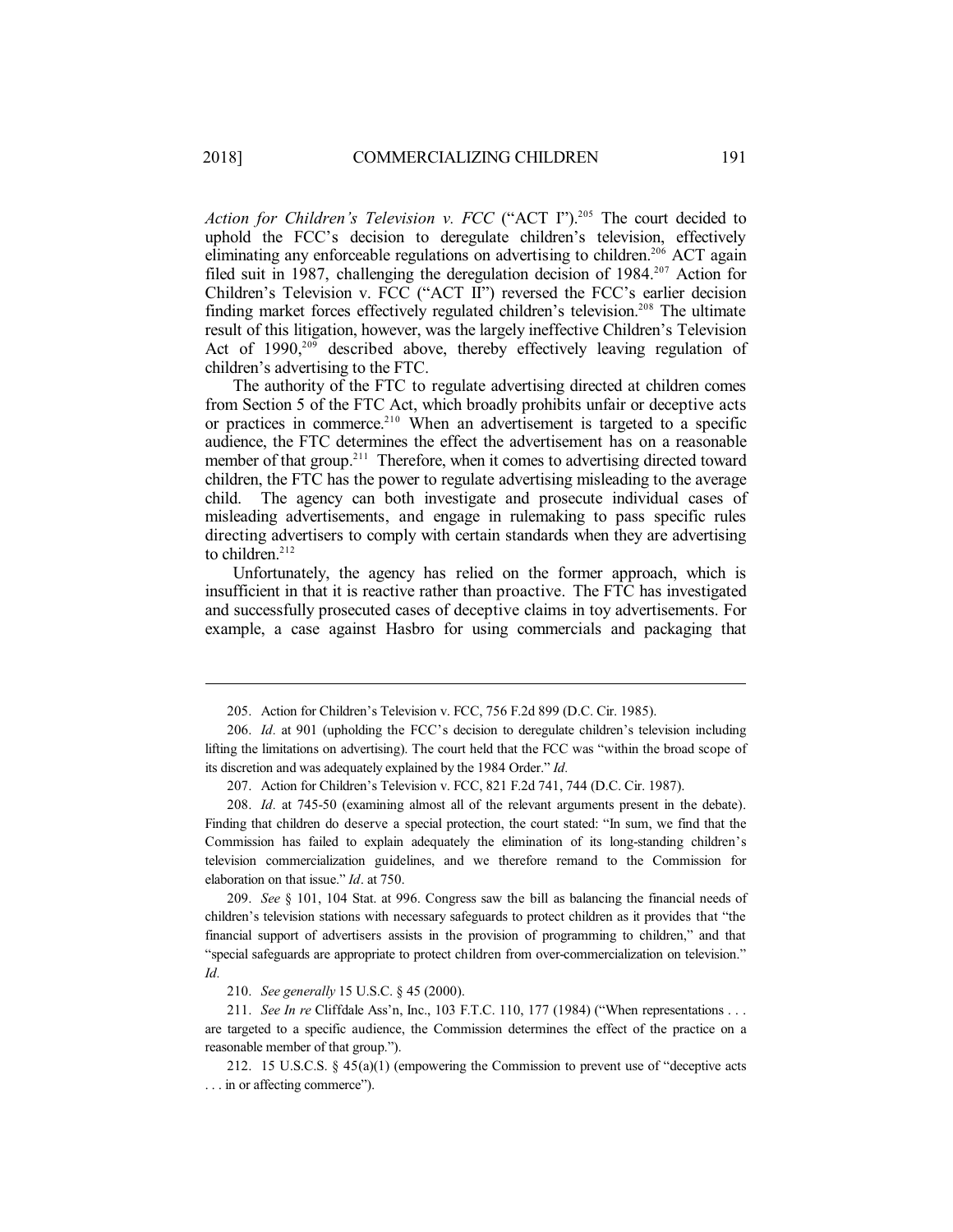materially altered toys to advertise exaggerated features<sup>213</sup> and a case against General Mills Fun Group, Inc. for misleading advertisements that implied children could control the speed and direction of the toy after launch when they could not.<sup>214</sup>

Despite successful cases prosecuting firms for misleading advertising toward children and the support of interest groups such as ACT, the Center for Science in the Public Interest, the Consumers Union of America, and the Committee on Children's Television, the FTC has been unable to adopt a comprehensive set of regulations directed toward advertising to children. The first attempt at such regulation occurred during the early 1970s,<sup>215</sup> but was met with significant public and political opposition, so the proposed rules were withdrawn. <sup>216</sup> This failure seemed to leave a bad taste in the mouths of the FTC commissioners, and since that withdrawal, no comprehensive set of regulations has been proposed. The current attitude toward FTC regulation of advertising to children may best be reflected by a statement by former Commissioner J. Howard Beales III that the FTC "will tread very carefully when responding to calls to restrict truthful advertising to children."<sup>217</sup>

As this article has demonstrated, other nations have benefitted from self regulation, attempts by the United States to self-regulate have failed. A good example of that failure is the Children's Food and Beverage Advertising Initiative (CFBAI), a self-regulatory program instituted in 2007. According to a study done by the Rudd Center for Food Policy & Obesity at the University of Connecticut, 218 from 2008 to 2011, advertising for candy brands from companies

216. FTC Children's Advertising, 46 Fed. Reg. 48710, 48713 (rulemaking proceeding terminated Oct. 2, 1981).

217. *See* J. Howard Beales III, Remarks at the George Mason Law Review 2004 Symposium on Antitrust and Consumer Protection: Competition, Advertising, and Health Claims: Legal and Practical Limits on Advertising Regulation (Mar. 2, 2004), at 14, http://www.ftc.gov/speeches/ beales/040312childads.pdf) [https://perma.cc/FF2P-P7K7].

218. *See* Daniel P. Jones, *Empty Promises: Kids' Exposure to TV Ads for Candy*, UCONN TODAY (Sept. 11, 2015), https://today.uconn.edu/2015/09/empty-promises-kids-exposure-to-tv-adsfor-candy/ [https://perma.cc/NL32-5RTM].

<sup>213.</sup> *In re* Hasbro, Inc., 116 F.T.C. 657 (1993).

<sup>214.</sup> *In re* Gen. Mills Fun Group, Inc., 93 F.T.C. 749 (1979).

<sup>215.</sup> At that time the FTC proposed a comprehensive set of restrictions that included: (a) Ban all television advertising for any product which is directed to, or seen by, audiences composed of a significant proportion of children who are too young to understand the selling purpose of or otherwise comprehend or evaluate the advertising; (b) banning televised advertising for sugared food products directed to, or seen by, audiences composed of a significant proportion of older children, the consumption of which poses the most serious dental health risks; and (c) Requiring televised advertising for sugared food products not included in Paragraph (b), which is directed to, or seen by, audiences [\*80] composed of a significant proportion of older children, to be balanced by nutritional and/or health disclosures funded by advertisers. FTC, Children's Advertising, 43 Fed. Reg. 17,967 (proposed Apr. 27, 1978).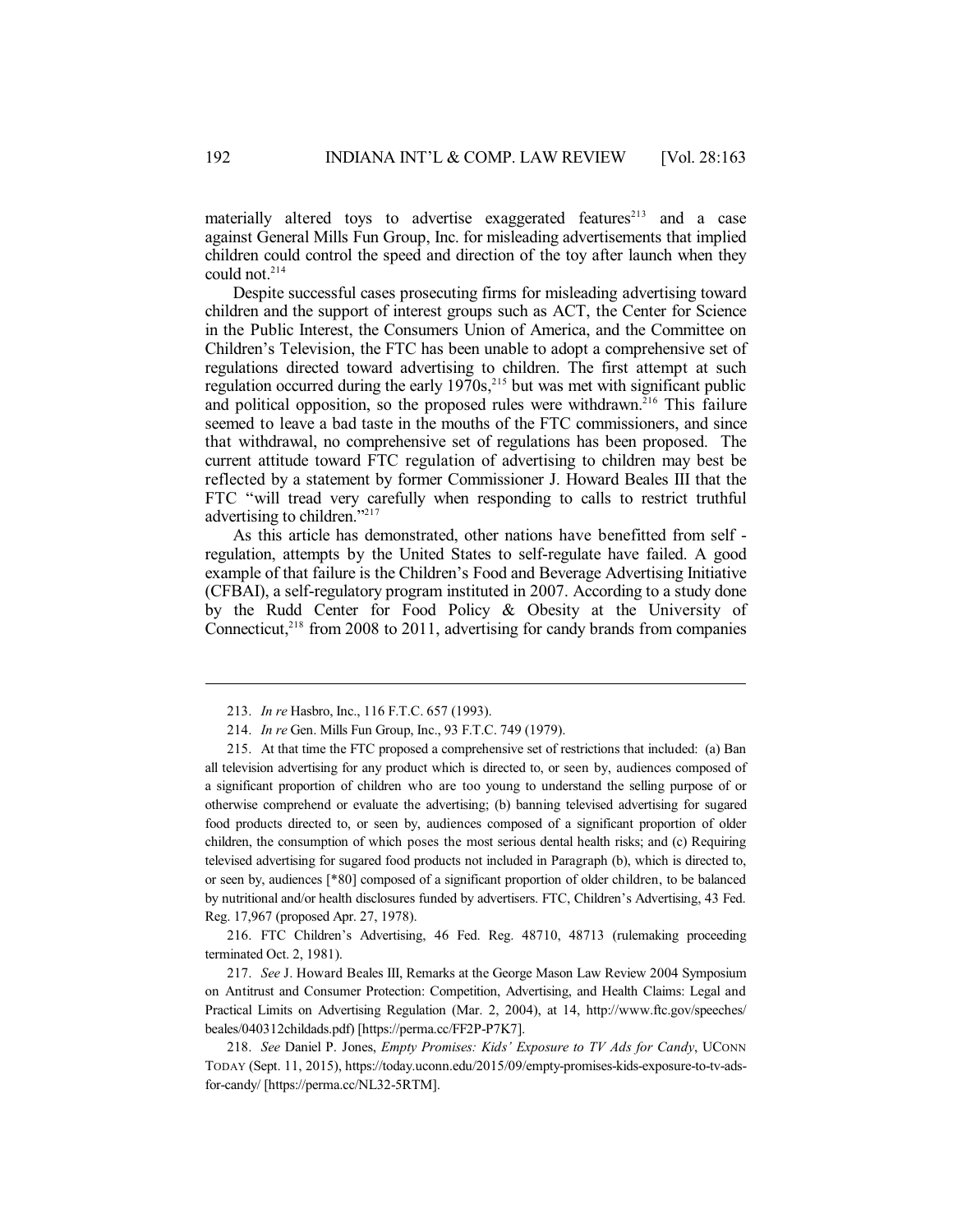that had pledged not to advertise candy to children, 219 increased 152 percent (rising from 125 to 315 ads viewed). $220$ 

The United States' current approach to self-regulation is primarily through CARU,<sup>221</sup> a program established in 1974 and administered by the Better Business Bureau and funded by members of the children's advertising industry to "set high standards for the industry to assure that advertising directed to children is not deceptive, unfair or inappropriate for its intended audience."<sup>222</sup> CARU "monitors and reviews advertising directed to children, initiates and receives complaints about advertising practices, and determines whether such practices violate the program's standards. When it finds violations, it seeks changes through the voluntary cooperation of advertisers and Website operators."<sup>223</sup> Participation in CARU's review process is completely voluntary, and even if a recommendation is made for a change in an advertising, such a recommendation is merely a recommendation, and is not considered any kind of definitive ruling that a law

219. *Id*. These brands included Hershey, Mars, Nestle, and Kraft, all of which had pledged not to directly advertise to children. *Id.*

220. Overall, during that same time period, children's exposure to candy ads on television increased by 74%, meaning that companies participating in the program actually increased their advertising more than those not participating. *Id.*

221. ASRC, *About Caru,* http://www.asrcreviews.org/about-caru/ [https://perma.cc/N2KN-V8NW].

222. Children's Advertising Review Unit, *Self-Regulatory Program for Children's Advertising*, available at http://www.caru.org/guidelines/guidelines.pdf (last accessed July 31, 2017) [https://perma.cc/Z8VC-QJ7T].

223. *Id.* The core principles established by CARU are: "The following Core Principles apply to all practices covered by the self-regulatory program. 1. Advertisers have special responsibilities when advertising to children or collecting data from children online. They should take into account the limited knowledge, experience, sophistication and maturity of the audience to which the message is directed. They should recognize that younger children have a limited capacity to evaluate the credibility of information, may not understand the persuasive intent of advertising, and may not even understand that they are being subject to advertising. 2. Advertising should be neither deceptive nor unfair, as these terms are applied under the Federal Trade Commission Act, to the children to whom it is directed. 3. Advertisers should have adequate substantiation for objective advertising claims, as those claims are reasonably interpreted by the children to whom they are directed. 4. Advertising should not stimulate children's unreasonable expectations about product quality or performance. 5. Products and content inappropriate for children should not be advertised directly to them. 6. Advertisers should avoid social stereotyping and appeals to prejudice, and are encouraged to incorporate minority and other groups in advertisements and to present positive role models whenever possible. 7. Advertisers are encouraged to capitalize on the potential of advertising to serve an educational role and influence positive personal qualities and behaviors in children, e.g., being honest and respectful of others, taking safety precautions, engaging in physical activity. 8. Although there are many influences that affect a child's personal and social development, it remains the prime responsibility of the parents to provide guidance for children. Advertisers should contribute to this parent-child relationship in a constructive manner." *Id*.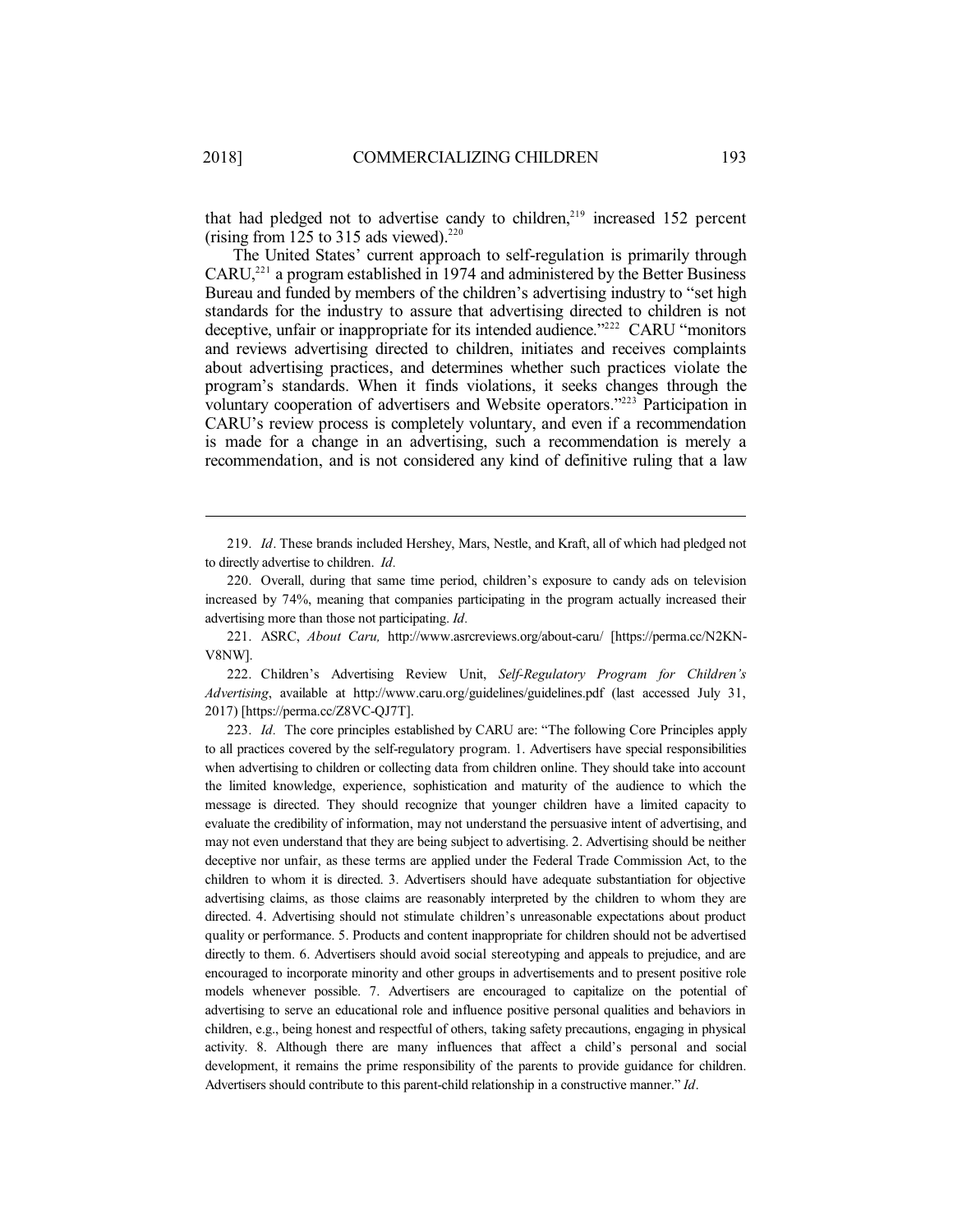has been violated.<sup>224</sup>

As explained above, the standards established by CARU are very broad, directing that advertisements not be deceptive, unfair, or misleading, which sounds very good. However, such broad standards may be more difficult to apply. Perhaps one thing we can learn from Spain's experience is the value of having very specific standards in self-regulatory codes. For example, as noted in Section VI, one provision of Spain's self-regulatory code provides "Special care will be taken to ensure that advertisements do not mislead children as to true size, value, nature, durability or performance of the advertised product. Extra items (for example, batteries) are required to use the product or to produce the results described or shown (for example, paint) shall be explicitly pointed out. Advertisements shall not overestimate the degree of skill or the age limit of the children in order to enjoy or use the products."<sup>225</sup> These very specific standards make it easier for self-regulatory bodies to determine whether the codes have been violated.

Much of the advertising directed towards children in the United States is harmful to children because it encourages them to make purchases that not only harm children but are also harmful to adults, so one lesson we might learn from the French is to recognize that certain categories of advertisements are harmful enough that they should be regulated more stringently. In that way we are protecting children and at the same time also protecting adults, who in some cases may be as vulnerable as children.<sup>226</sup> Notably, these areas of advertising include ads for foods that are unhealthy and advertisements for tobacco and alcohol.<sup>227</sup> Perhaps we should follow that French and stringently regulate advertising these products, thereby providing greater protection for our children.

#### VII. CONCLUSION

A key reason for the reluctance of the United States to join of France, Spain and Sweden in protecting children from deceptive advertising resides in differences between the values and beliefs about the role of government held by the citizens of the United States and those of the other three nations. These differences in turn stem from a core belief that individuals should largely be responsible for their own health and consumption decisions. However, as this article demonstrates, citizens of France, Spain and Sweden all place a high value on protecting the vulnerable.<sup>228</sup>

<sup>224.</sup> *TheAdvertising Industry'sProcessofVoluntarySelf-Regulation*, http://www.asrcreviews. org/wp-content/uploads/2012/04/NAD-CARU-NARB-Procedures-Effective-2-1-16.pdf [https://perma.cc/QU5B-DA9M].

<sup>225.</sup> *See supra* note 64 and accompanying text.

<sup>226.</sup> *See generally* Browne & Biksacky, *supra* note 185.

<sup>227.</sup> *See supra* notes 15-20 and accompanying text for an explanation of how France regulates these categories of products.

<sup>228.</sup> *See* World Values Survey Wave 6: Aims of Country: Top Choice. Interviewees were asked to rank four goals a country should try to attain from most to least important.